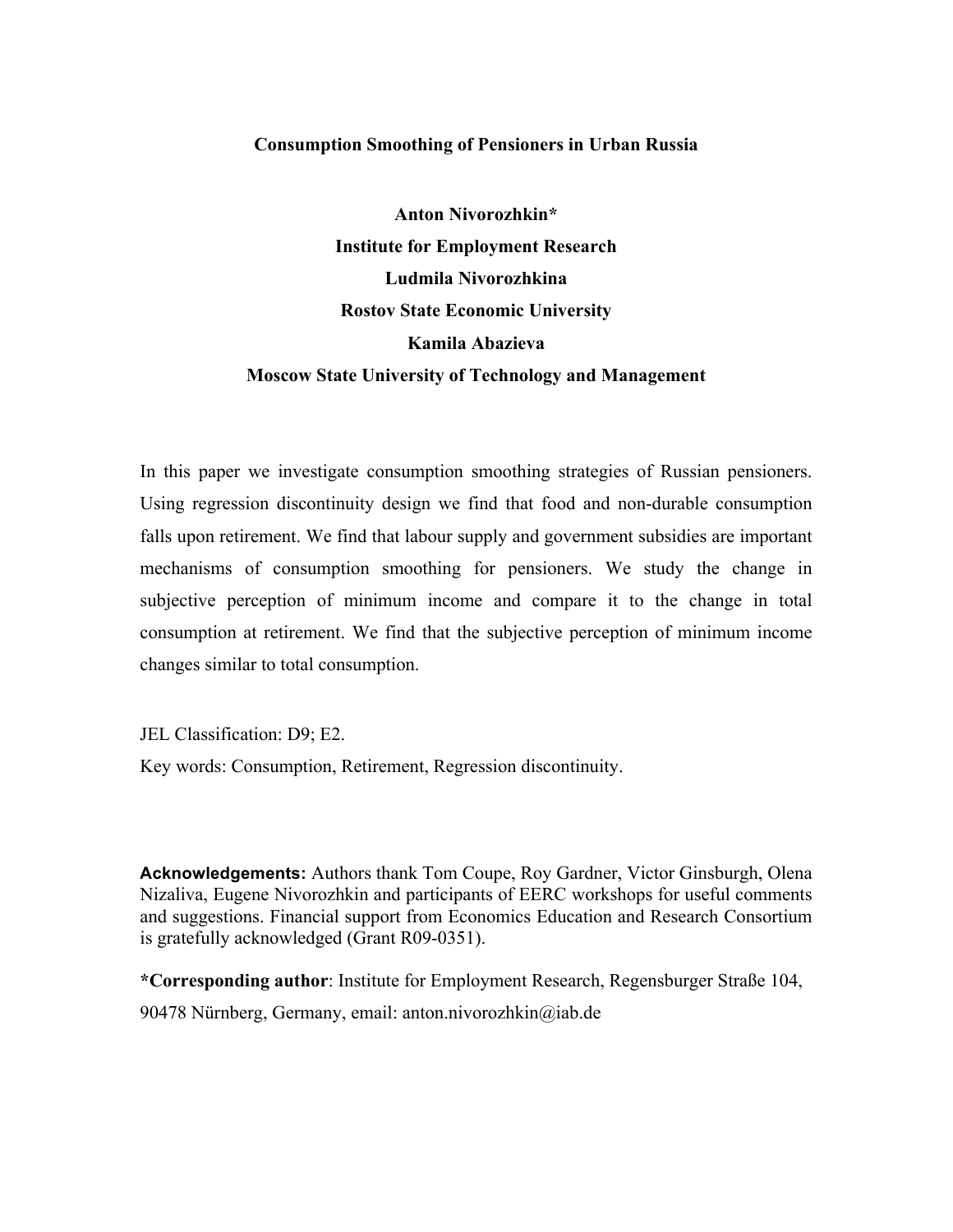# **Consumption Smoothing at Times of Retirement in Urban Russia**

In this paper we investigate consumption smoothing strategies of Russian pensioners. Using regression discontinuity design we find that food and non-durable consumption falls upon retirement. We find that labour supply and government subsidies are important mechanisms of consumption smoothing for pensioners. We study the change in subjective perception of minimum income and compare it to the change in total consumption at retirement. We find that the subjective perception of minimum income changes similar to total consumption.

JEL Classification: D9; E2.

Key words: Consumption, Retirement, Regression discontinuity.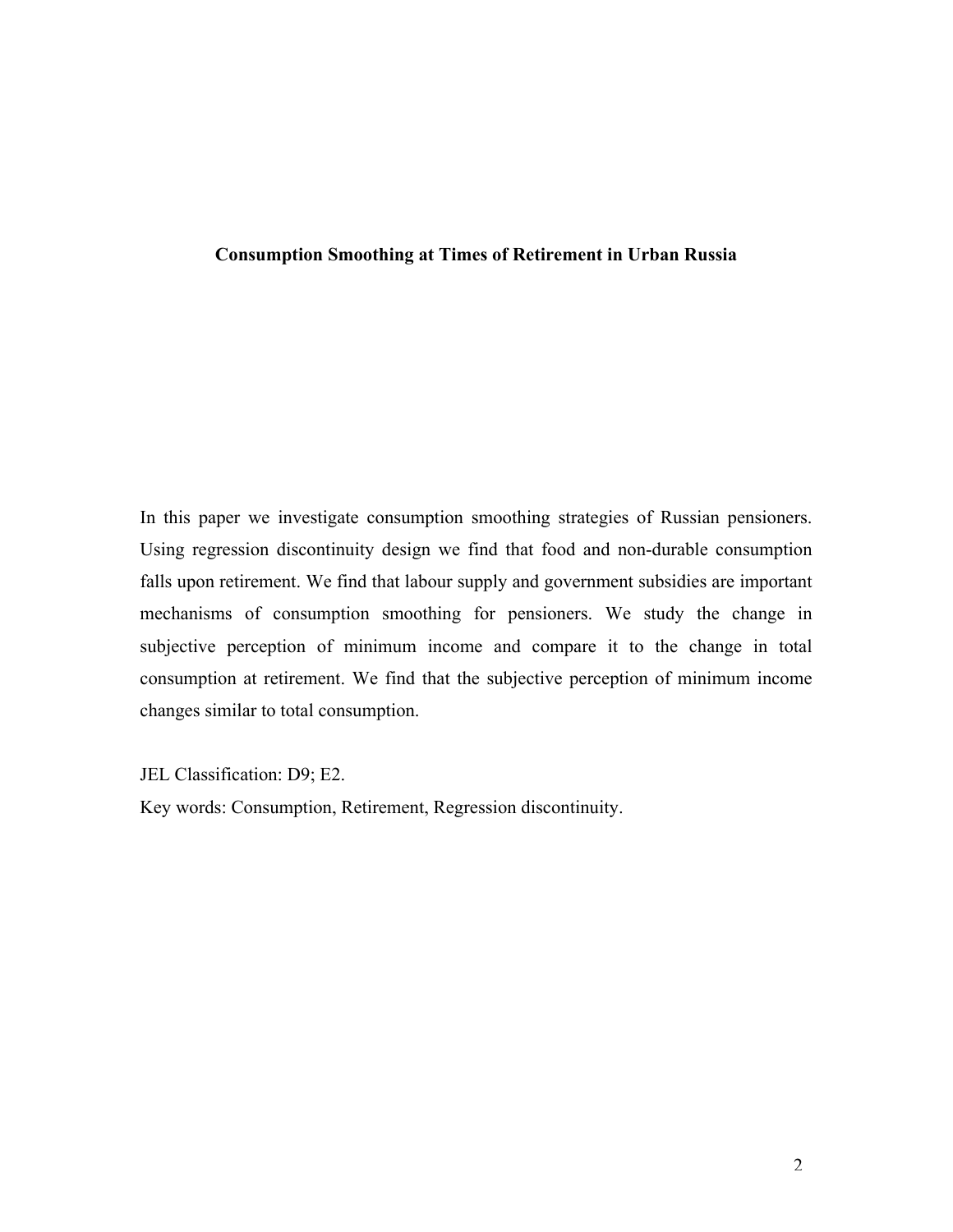### **1. Introduction**

During 1999 – 2008 Russian private consumption almost doubled and accounted, on average, for 50 percent of  $GDP<sup>1</sup>$ . The expansion of private consumption was accompanied by rapid population aging. Russia's population, already relatively old, is expected to continue to age, so that by 2025 one person in every five will be over the age of 65 (Chawla et al., 2007). Despite a period of impressive economic growth (1999 - 2007), pensioners' standards of living remain relatively low. The average income replacement rate of pensions did not exceed 28 percent during the 2000s (State Statistics Service, 2009).

The aim of this paper is to investigate the impact of retirement on household consumption and smoothing strategies. Taking into account the growing number of elderly and the increasing importance of private consumption, we contribute to an important topic in the analysis of aggregate economic fluctuations and the economic policy debate.

The theoretical models developed first by Modigliani and Brumberg (1954) and Friedman (1957) are the basis for analyzing household consumption choices over the life cycle. According to the life-cycle model of consumption, forward-looking agents smooth their marginal utility of consumption across predictable income changes such as retirement. Empirical papers looking into the consumption patterns of older people often find that there is a one-off drop in consumption at retirement. One of the first empirical papers to look at the changes in consumption at retirement is Hamermesh (1984). He

<sup>&</sup>lt;sup>1</sup> State Statistics Service (2009): Russia in figures 2009. Moscow, Goskomstat Rossii, p.112.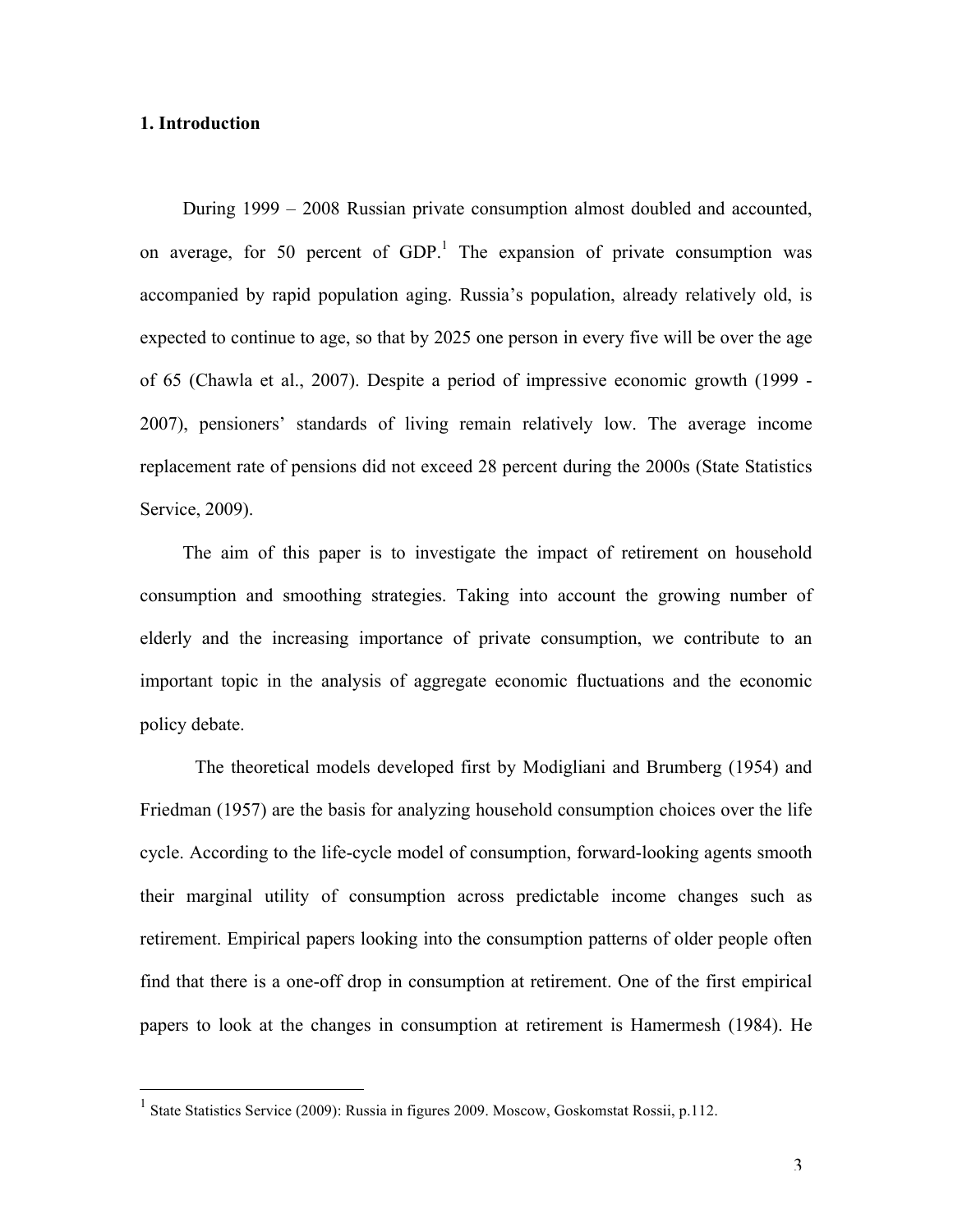found that American consumers experience a sharp fall in expenditure in the first years after retirement. More recent studies for the US report a decrease in consumption expenditures of at least 5 percent (see Aguiar and Hurst, 2007; Fisher et al., 2008). However the consumption drop varies across different consumption categories. Aguiar and Hurst (2007) report that spending on food consumption falls by 7 percent while spending on clothing and transport fall by 18 and 15 percent respectively. Evidence on the differential expenditure decline is not limited to the US. Banks et al. (1998) report a similar consumption pattern of retired households in Britain. Miniaci et al. (2010) and Battistin et al. (2009) provide similar evidence for Italy. The consumption drop at retirement is also documented for Germany (e.g. Schwerdt, 2005 and Lührmann, 2010).

A considerable number of studies have concentrated on the consumption smoothing abilities of Russian households in response to transitory income shocks such as the economic crisis of 1998. Recent evidence for Russia (e.g. Skoufias, 2003) indicates that Russian households were able to implement self-insurance strategies such as increasing their labour supply, borrowing and selling assets in response to income shocks. Gerry and Li (2010) analyze household smoothing abilities in Russia and find that that the labour market is an important mechanism allowing households to smooth their consumption. The role of government transfers is examined by Lokshin and Yemtsov (2004). They conclude that the system of a formal social safety net was not able to protect Russian households from a transitory income shock in 1998. Finally, Stillman and Thomas (2008) found that household nutrient intake remained constant despite falling expenditures in 1998.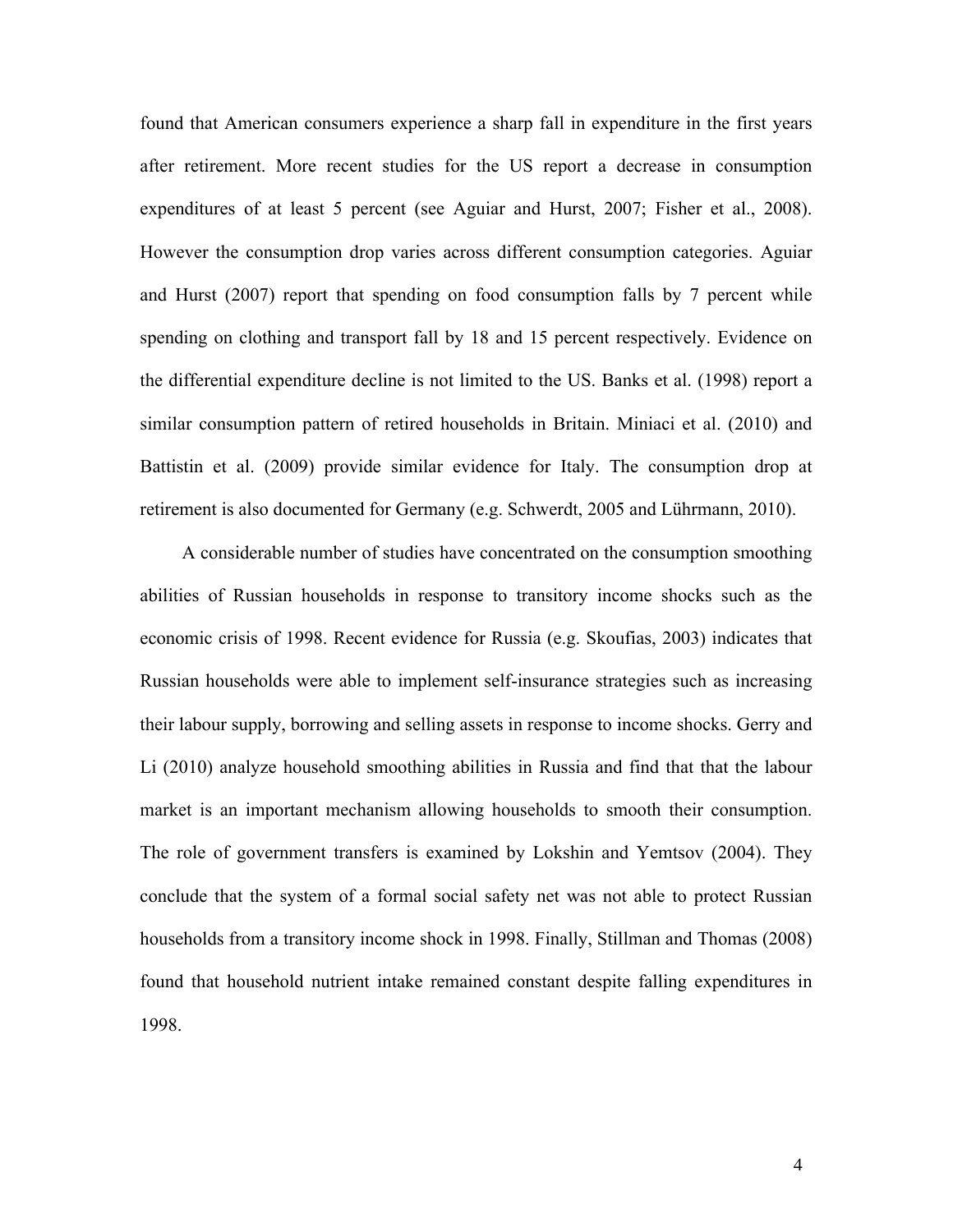To study the consumption drop of Russian households we use data on food and non-durable consumption available from the survey of household welfare and participation in social programs (henceforth NOBUS). To identify the effect of retirement on consumption, we rely on the exogenous variability in pension eligibility in the framework of a regression discontinuity design (see Hahn et al., 2001).

This study contributes to the literature in three distinct ways. First, we estimate the change in consumption associated with retirement taking into the account heterogeneous decline in different consumption categories. Previous research (see Abasieva et. al, 2010) found a substantial decline in total consumption. In this paper we look separately into consumption of food and non-durables and find substantial heterogeneity across consumption categories. Second, we review important mechanisms of consumption smoothing of Russian pensioners: labour supply and government transfers. Both are found to be important for consumption smoothing. Third we compare the change in the perception of minimum income necessary to make the ends meet to the change in total consumption. We find that decline in the perception of minimum income is similar to the change in total consumption around the time of retirement.

The remainder of this paper is organized as follows. Section 2 describes the Russian pension system. Section 3 describes the data on and definitions of eligibility and retirement. Section 4 presents an identification strategy to deal with the endogenous choice of retirement. Section 5 presents empirical results. We draw conclusions in Section 6.

#### **2. The pension system in Russia**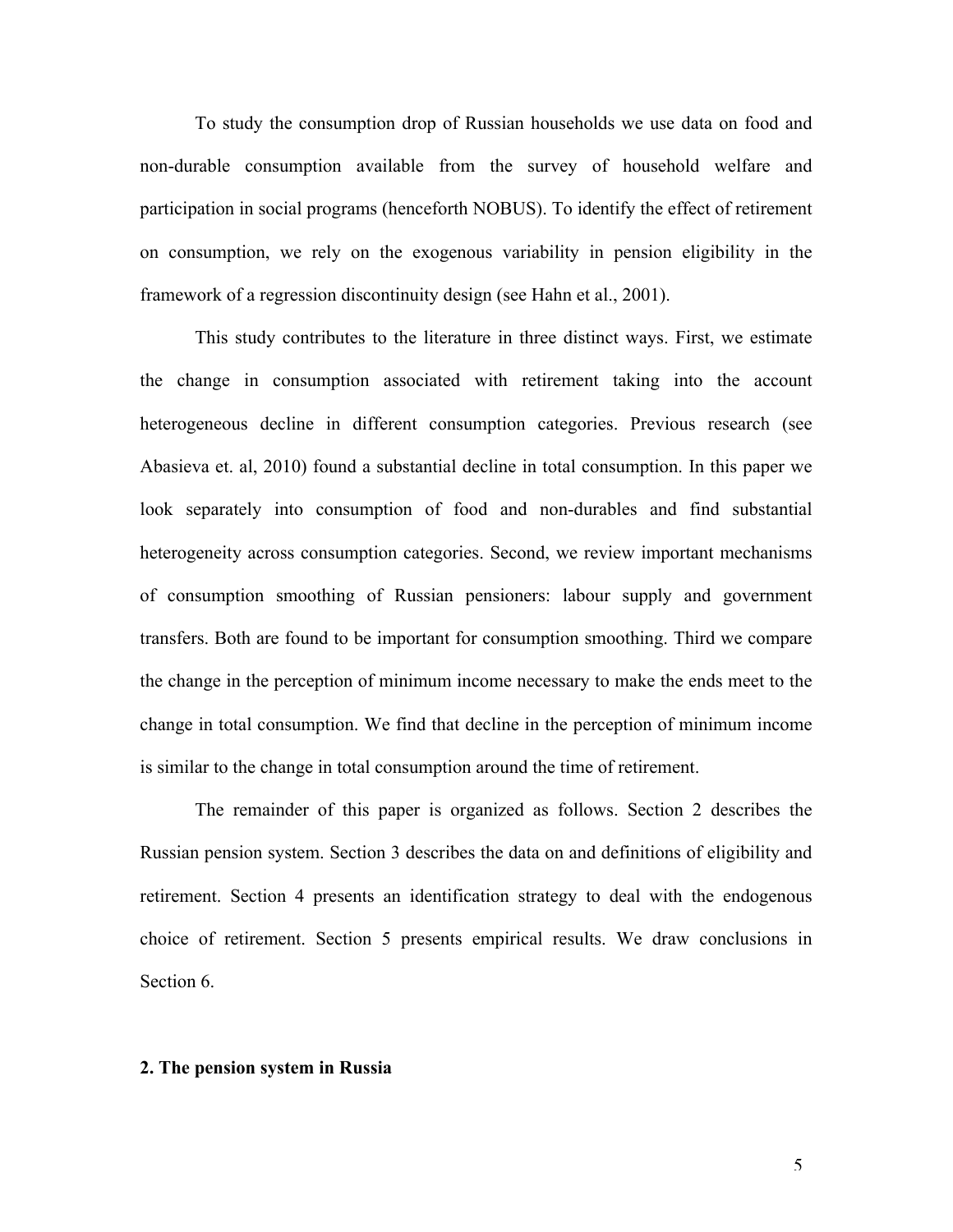Russia's public pension insurance system was designed in the 1950s and 1960s and was the only source of retirement income in the former USSR. Following the collapse of the Soviet Union, the Russian Federation adopted its own mandatory and almost uniform system of public pension insurance. The system covers both state and private workers as well as self-employed people working in both urban and rural areas. In addition to work-related pensions, social pensions and private pensions were introduced.

Individuals may claim the unreduced pension after accumulating 25 (20) years of service and reaching the legal retirement age of 60 for males and 55 for females. The income replacement rate is set at 55 percent of the average salary in the last two years of employment or any best 5 years of service.<sup>2</sup> The Russian pension code contains special provisions for various groups of workers. Individuals employed in the Far North and/or working in hazardous conditions are entitled to early unreduced pensions. Sinyavskaya (2005) reports that in 2003 nearly 24 percent of new pension claims were based on special provisions.

Russian legislation has no provision restricting the right of pensioners to work. In fact Maleva and Sinjavskaja (2007) and Nivorozhkina (2007), find that the vast majority of pensioners continue working while receiving a pension, most of them with the same employer. Moreover, younger cohorts indicate greater willingness to continue working after reaching retirement age. In this respect the Russian pension system may be viewed as a provider of a supplementary income for older households.

#### **3. Data**

 $\frac{1}{2}$ At the same time there is an upper cap on pensions. According to federal legislation the maximum pension may not exceed 3 minimum pensions. For every additional year of contribution the upper cap on pensions may rise by 1 percent but may not exceed a total of 20 percent.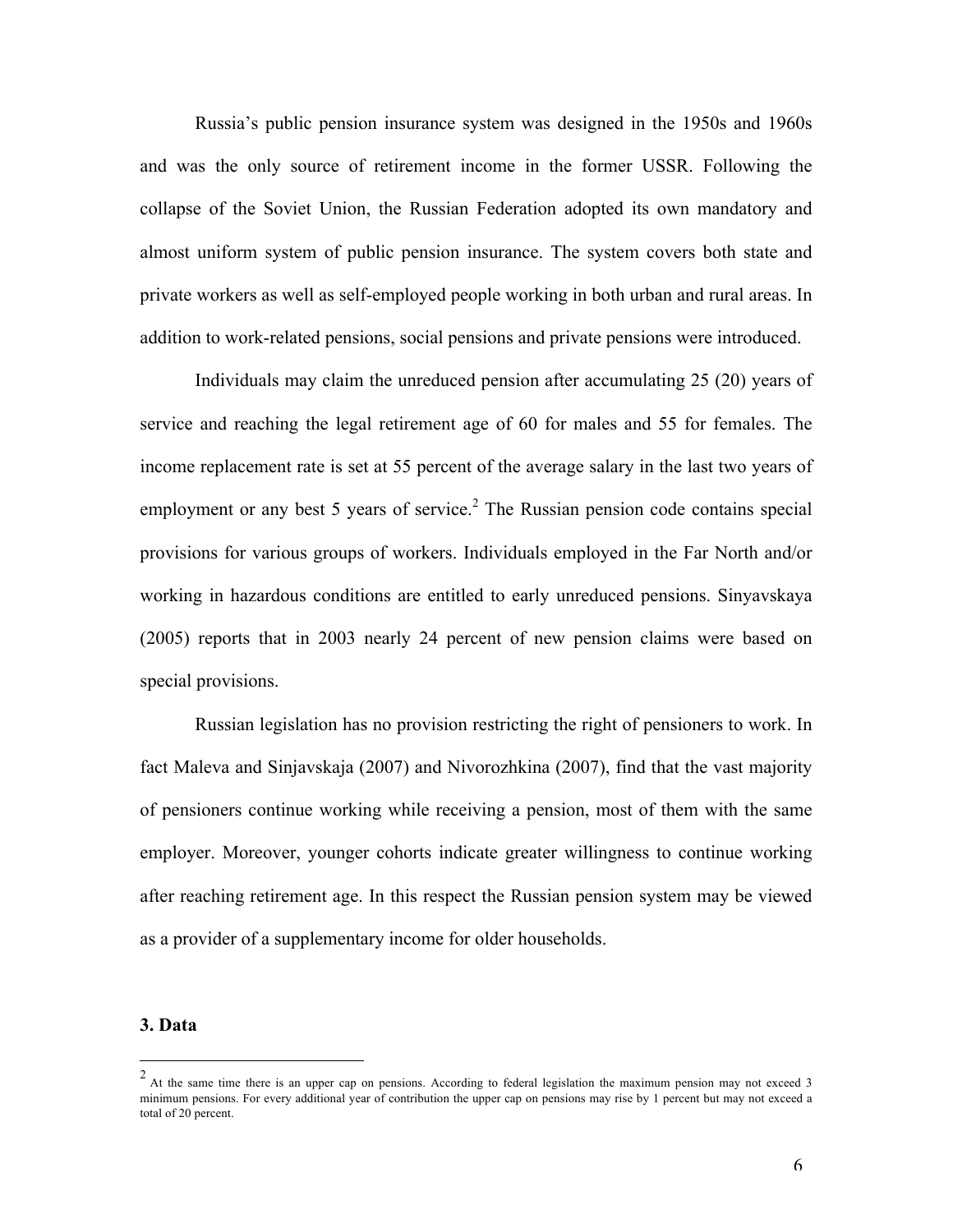We use information on consumption and pension status obtained from the NOBUS survey.<sup>3</sup> The survey also provides information on a range of demographic, education, employment and income variables. The survey was developed by the World Bank and was administered by the Federal State Statistics Service (Rosstat) in the 2nd quarter of 2003. The survey uses a random sample of 44,529 households and 117,209 people. Such a sample size makes it possible to obtain representative data both at national and regional level (see Ovcharova and Tesluk, 2008).

The information on food consumption collected with the NOBUS survey is comprehensive and includes purchased food, including food consumed away from home; food that is home-produced; food received as a gift or remittances from other households as well as food received from an employer as payment in kind.<sup>4</sup> The estimated food consumption is adjusted to take regional price differences into account and includes the value of food produced at home or received as a gift.<sup>5</sup> Non-durable consumption is computed in a similar way to food consumption. For the purpose of our study we include in non-durable consumption the value of health; housing, communication; recreation and culture and education expenditures. Non-durable consumption also includes the value of government subsidies received by Russian households for expenditures on housing, medical care and transport.<sup>6</sup>

We define individuals as being eligible to retire when they reach the statutory retirement age. To define the retirement status we use the respondent's self-reported status. An individual is defined as retired if he/she reports receiving a work-related old-

<sup>&</sup>lt;sup>3</sup> NOBUS is a publicly available dataset and may be downloaded at  $\frac{http://go.worldbank.org/WWPUL3S9F0}{http://go.worldbank.org/WWPUL3S9F0}$ .<br><sup>4</sup> We would like to thank Lilia Ovcharova and Emil Tesluk for sharing the code to compute consumption aggregates available at http://go.worldbank.org/VWPUL3S9F0 .

<sup>5</sup> To avoid taking work related expenditures into account we exclude the value of food consumed regularly outside the home.

<sup>&</sup>lt;sup>6</sup> In our estimation we use the household-adjusted OECD scale.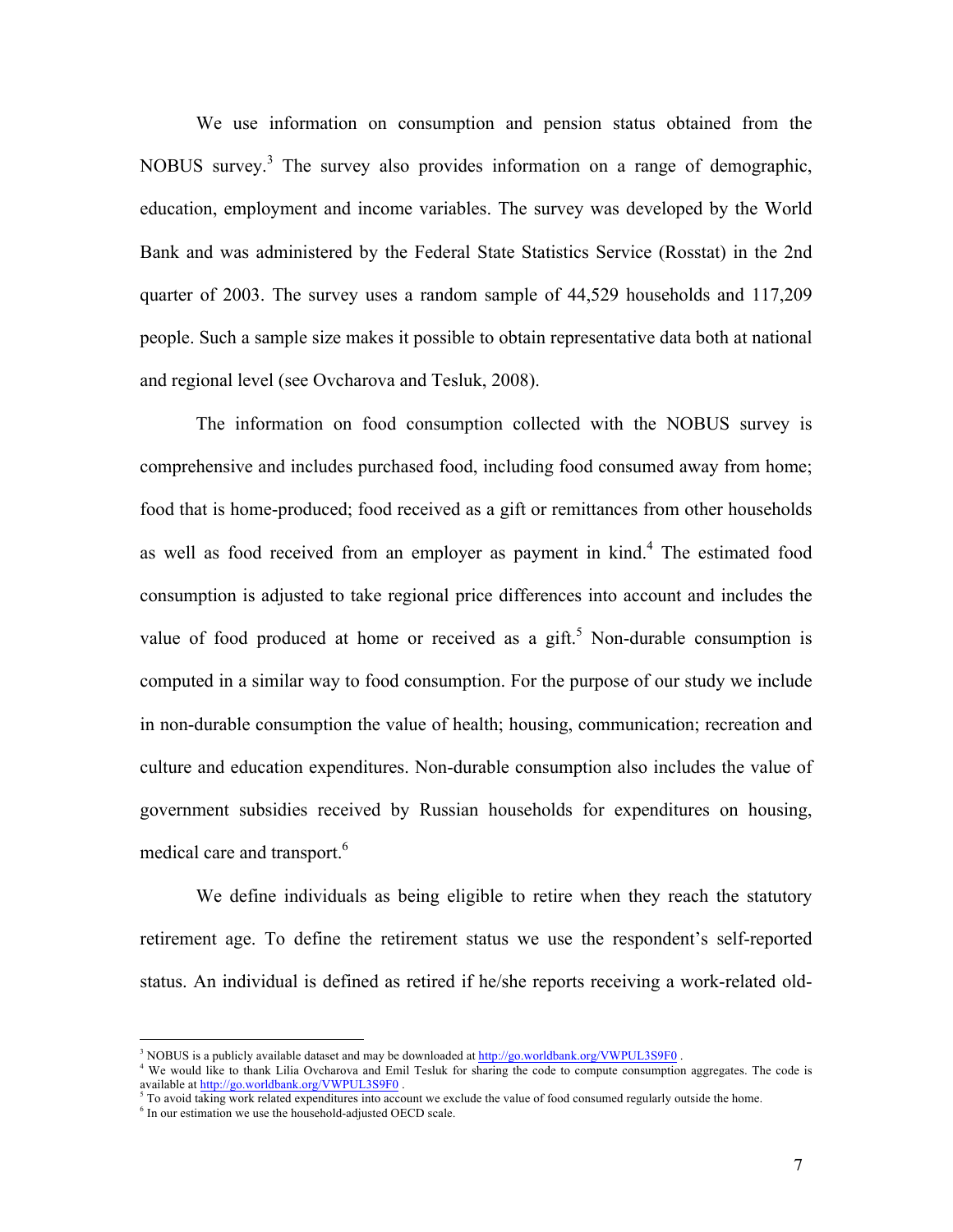age pension. As explained in Section 2, some groups of workers may receive an unreduced work-related pension before reaching the statutory retirement age.

In the estimation we take the head of the household to be the oldest male living in the household aged 50 to 70 years. We exclude households situated in rural areas because of the problems associated with assigning monetary value to food produced at home and/or received in kind and small number of observations available in the dataset. We restrict the sample to households whose heads are either employed or retired and receiving a work-related pension. Finally, households with missing information on consumption are excluded from the analysis. The total number of observations is equal to 6,475.

#### **4. Identification strategy**

The probability of becoming a pensioner changes discontinuously when an individual reaches retirement age. In this respect the decision to retire may correspond to the regression discontinuity design (e.g. Trochim, 1984; Hahn et al., 2001; Lee and Card, 2008; Imbens and Lemieux, 2008). The idea underlying the regression discontinuity design is to compare individuals who are marginally above or below some known eligibility threshold (retirement age in our case) where the probability of being retired changes discontinuously. Such individuals should have similar characteristics except for retirement status. In other words, inference made on the basis of a sample of individuals marginally above and below some known threshold can be as good as a randomized experiment (Lee and Lemieux, 2010).<sup>7</sup>

 $^7$  A consequence of a randomized experiment is that assignment to treatment is independent of the observed covariates.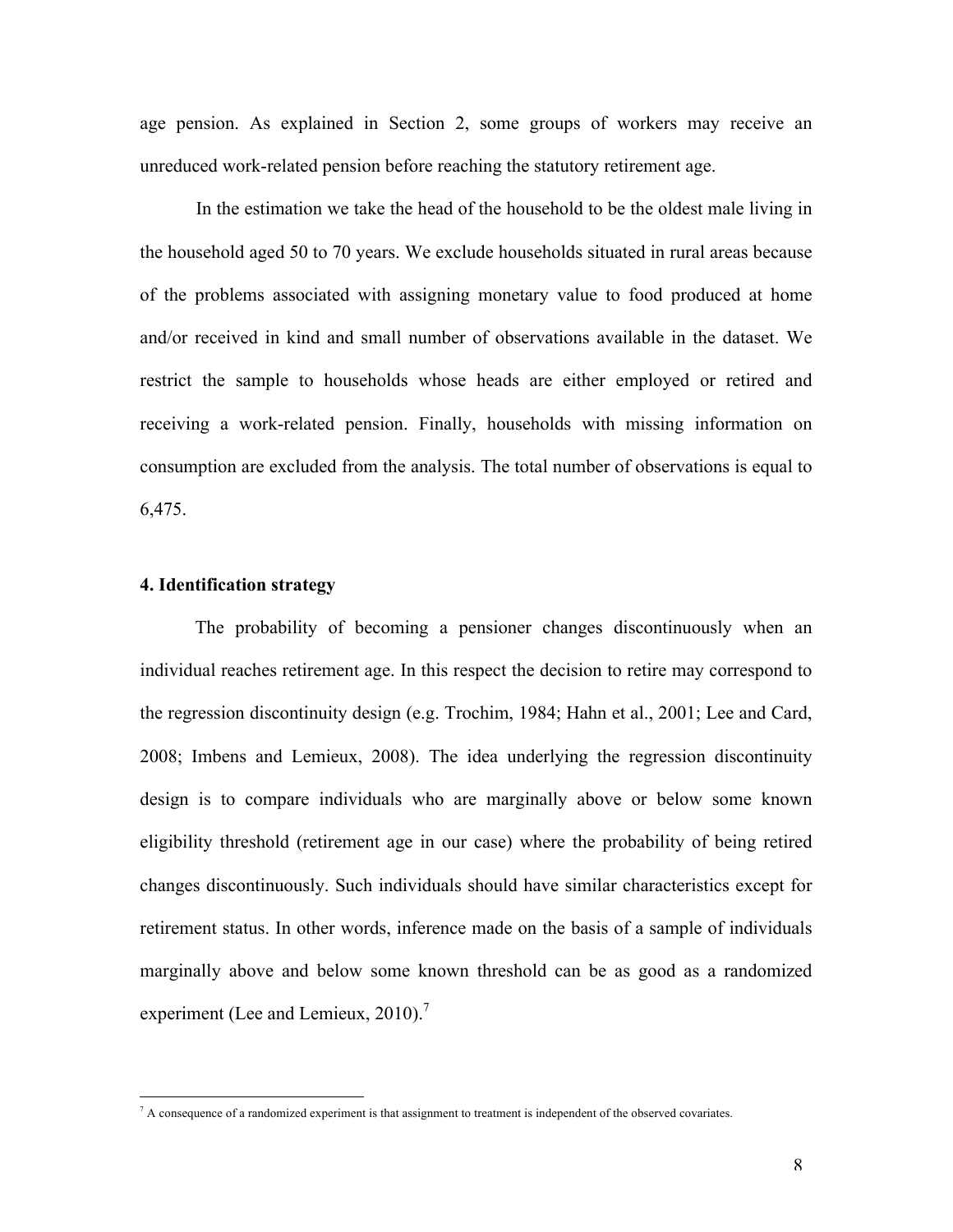In regression discontinuity design, treatment is determined based on a value of an observed "assignment" variable (age in our case) exceeding a known cut-off (threshold) point. The assignment variable may correlate with potential outcomes, but it is assumed to be smooth so any discontinuity in the conditional distribution of the outcome, indexed by the value of this covariate at the cut-off value, is interpreted as evidence of a causal effect of the treatment.

In order to give the effect casual interpretation we need to impose an assumption of smoothness – continuity of conditional regression functions. The assumption implies that all factors (observed and unobserved) influencing the outcome should be smooth functions in the close proximity to the cut-off.

As was discussed in the previous section, being eligible for a pension does not necessarily imply that an individual actually receives a pension. Some individuals receiving an old-age pension have not reached retirement age and retire on the basis of special legal provisions. On the other hand retirement is not mandatory. The decision to retire fits the fuzzy regression discontinuity design. The causal effect of retirement on consumption can be estimated using two-stage least squares (TSLS) where the endogenous variable, pension receipt, is instrumented by the dummy variable – reaching retirement age.<sup>8</sup> For this instrument we specify the following regression of household consumption on the retirement status.

$$
Y = \beta_0 + \beta_1 P + f(X - c) + \varepsilon \tag{1}
$$

$$
P = \gamma_0 + \gamma_{1E} + g(X - c) + v \tag{2}
$$

 <sup>8</sup> See also Imbens and Angrist (1994).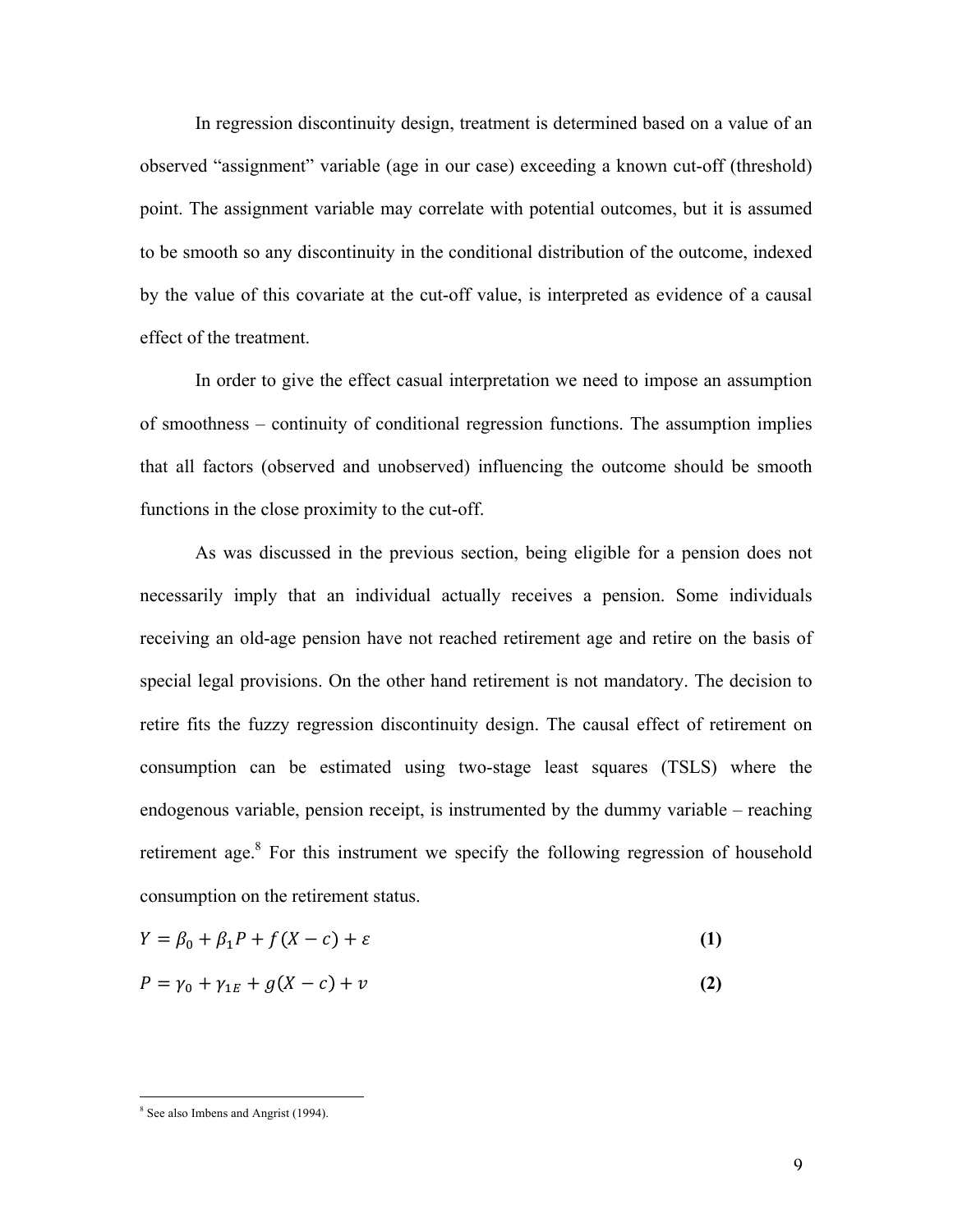where  $P$  is a dummy variable that is equal to 1 if the individual receives pension and 0 otherwise. The decision to retire is instrumented by a dummy variable  $E$  that takes the value 1 if the individual has reached retirement age and 0 otherwise,  $f(\cdot)$  and  $g(\cdot)$  are flexible functions of age.

#### **5. Empirical analysis**

In this section we present the results of the estimation of the fall in consumption due to retirement induced by eligibility. Three sets of results are presented for food consumption, non-durable consumption and total consumption (sum of the previous two categories).

In the empirical modelling we follow the work of Battistin et al. (2009) and use a parametric approach which provides a reasonable fit to the data. We limited the estimation sample to a 10-year band before and after pension eligibility. In the estimation, people who are within three months of their 60th birthday are excluded, as the recall questions on consumption for those who are retiring may cover both pre- and postretirement periods. As a smoothing parameter we choose a second-order polynomial.

### **5.1. Graphical presentation**

We start with a graphical presentation of pension take-up rates and consumption change due to retirement. In all cases we also show the fitted values from a quadratic regression model estimated separately on either side of the cut-off. In Figure 1 panel a presents the proportion of retired heads of households by time to/from eligibility. We observe a steady increase in the number of pension claims as people approach the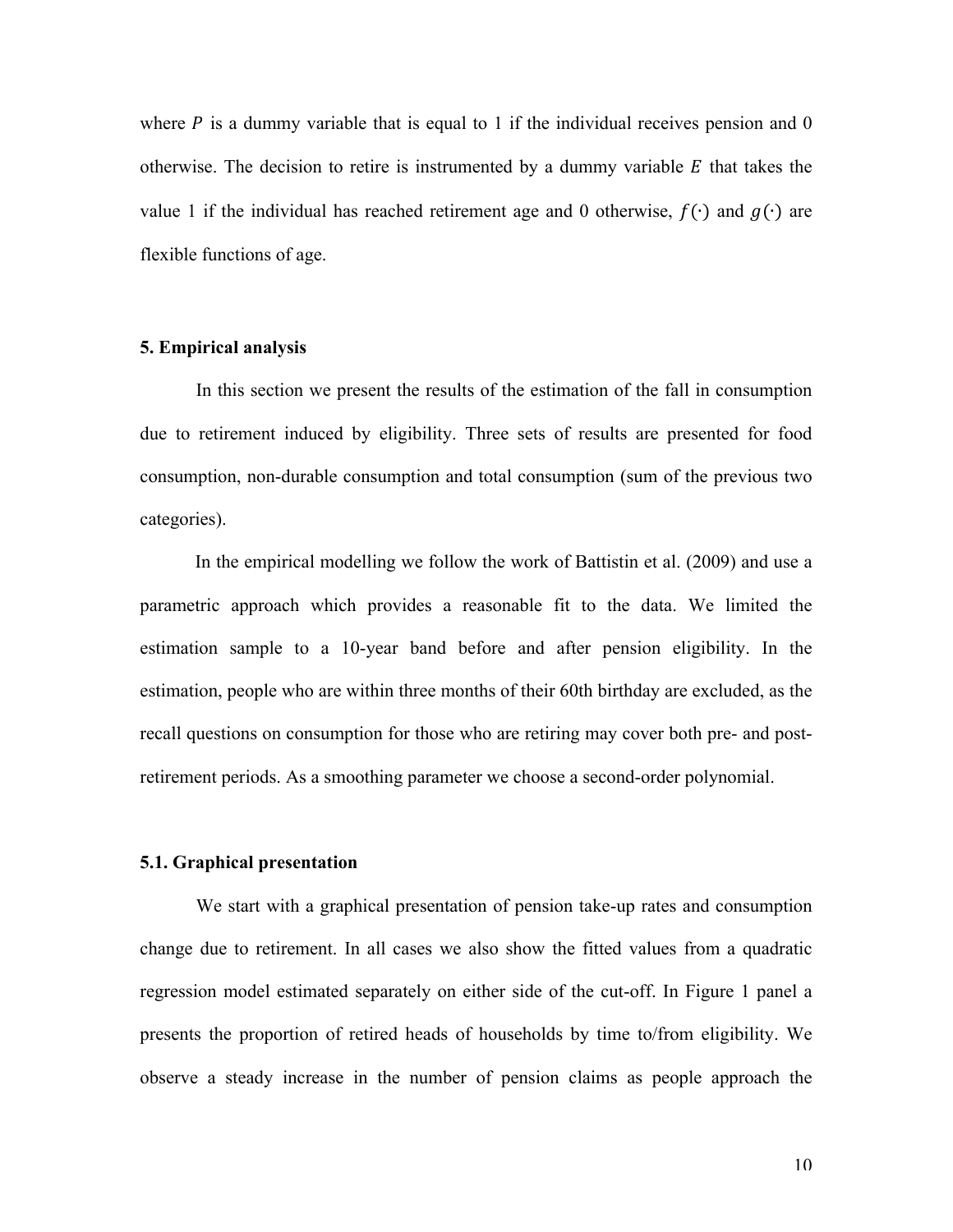threshold of retirement eligibility. Crossing the threshold is clearly associated with a discontinuous increase in pension take-up rates.

We next examine the distribution of consumption data. Figure 1 presents the results for total consumption (see panel b.) and food (see panel c.) and non-durable consumption (see panel d.) separately. We observe a significant decline, at the threshold, for total and food consumption. At the same time we do not observe a change in nondurable consumption upon reaching retirement age.<sup>9</sup>

#### **5.2. Definition of retirement status**

It has been documented previously that the labour force participation of Russian pensioners is high compared to OECD countries. As we mentioned in the previous section, Russian pension law does not penalize working pensioners and thus provides them with the possibility to supplement their pension with labour income. The practice of relying on a pensioner's labour was typical of the Soviet system and has survived until the present day. Moreover, the income replacement rate of pensions in Russia (the ratio of average pensions to average wages) does not exceed 25 percent and thus additional wages may be an important source of income for pensioners.

Using the Russian Longitudinal Monitoring Survey (RLMS) for the 1992 - 1998 period, Kolev and Pascal (2003) found that approximately 35 percent of males aged 60 – 65 were employed. In our data we observe a sizable drop in the number of hours worked as individuals cross the retirement threshold (see Figure 2, panel a). We define the retirement status as receiving a pension and working zero hours.<sup>10</sup> According to the new

 $9<sup>9</sup>$  In estimations we account for the household size by using the household-adjusted OECD scale.

<sup>&</sup>lt;sup>10</sup> We also looked at alternative measures of employment: positive wages and having a paid job. The results appear to be similar.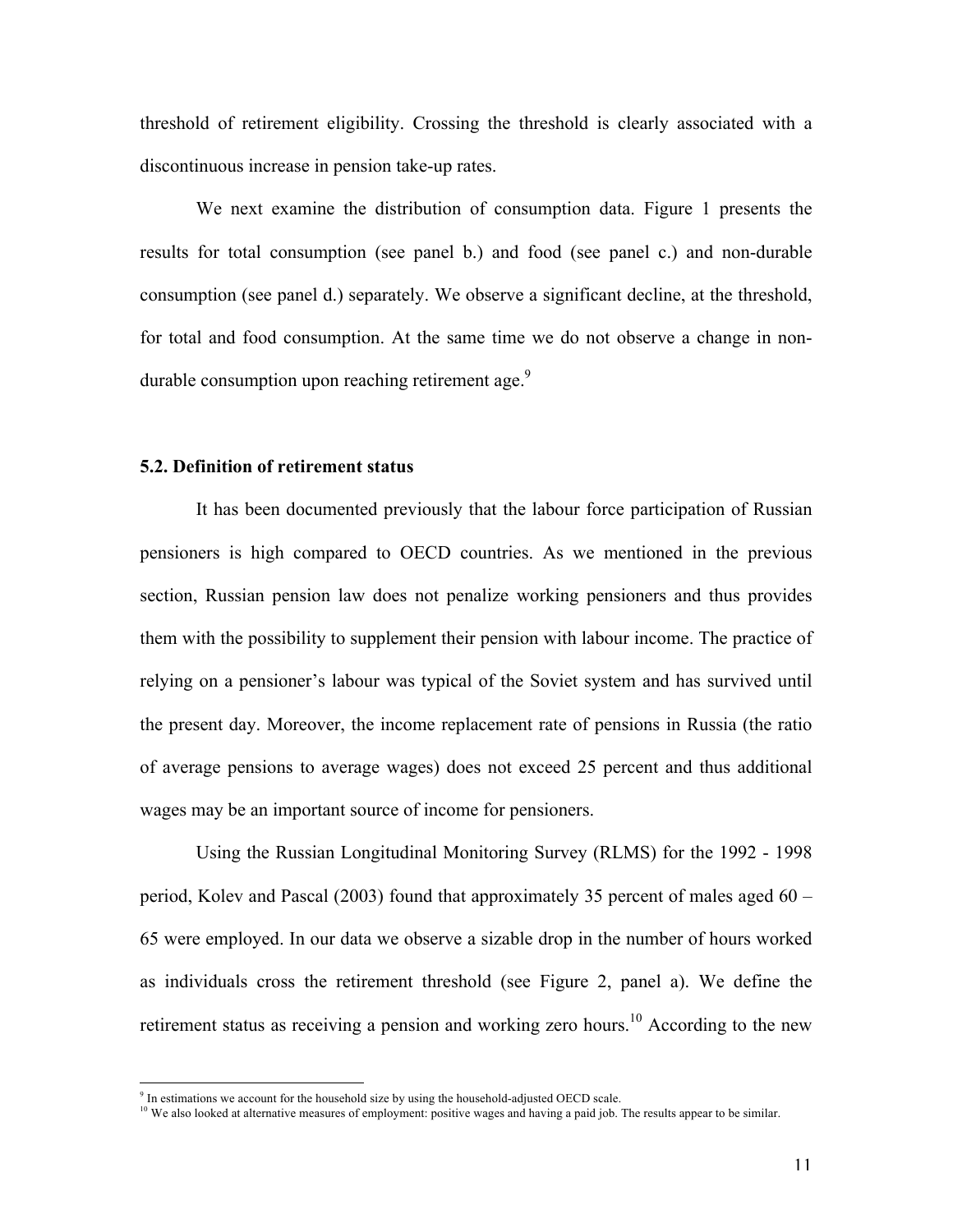definition we find a higher share of pensioners in work and a declining trend as people grow older (see Figure 2, panel b). More importantly, we observe a sharp decrease in hours of work and a sharp increase in the proportion of pensioners at the eligibility threshold.

#### **5.3. Regression results**

In this section we present the estimation results for total consumption, and food and non-durable consumption. The first-stage regression of retirement status on pension eligibility, a second-order polynomial in age, yields and  $R^2$  of 0.97 – the coefficient of eligibility,  $\gamma_1$ , is estimated at 0.465, with a standard error of 0.025.

The results for total consumption are reported in the first column of Table 1. They suggest that total consumption drops by 30 percent at retirement, which is significantly different from zero at the 1 percent level. The results for food consumption are reported in the second column of Table 1, suggesting a drop of 27 percent, which is also significantly different from zero at the 5 percent level. Finally, the last column of Table 1 presents the estimates of non-durable consumption. The results suggest that non-durable consumption declines by 12 percent and the estimate is not statistically significant. Our results suggest that food consumption is responsible for a large part of the decline in consumption. In line with our results, most of the studies find that food consumption drops much more sharply than the consumption of other non-durable items (e.g. Banks et al. 1998).

We examine the robustness of our results by checking the sensitivity to the choice of the width of the sample window and alternative specifications of the smoothing

12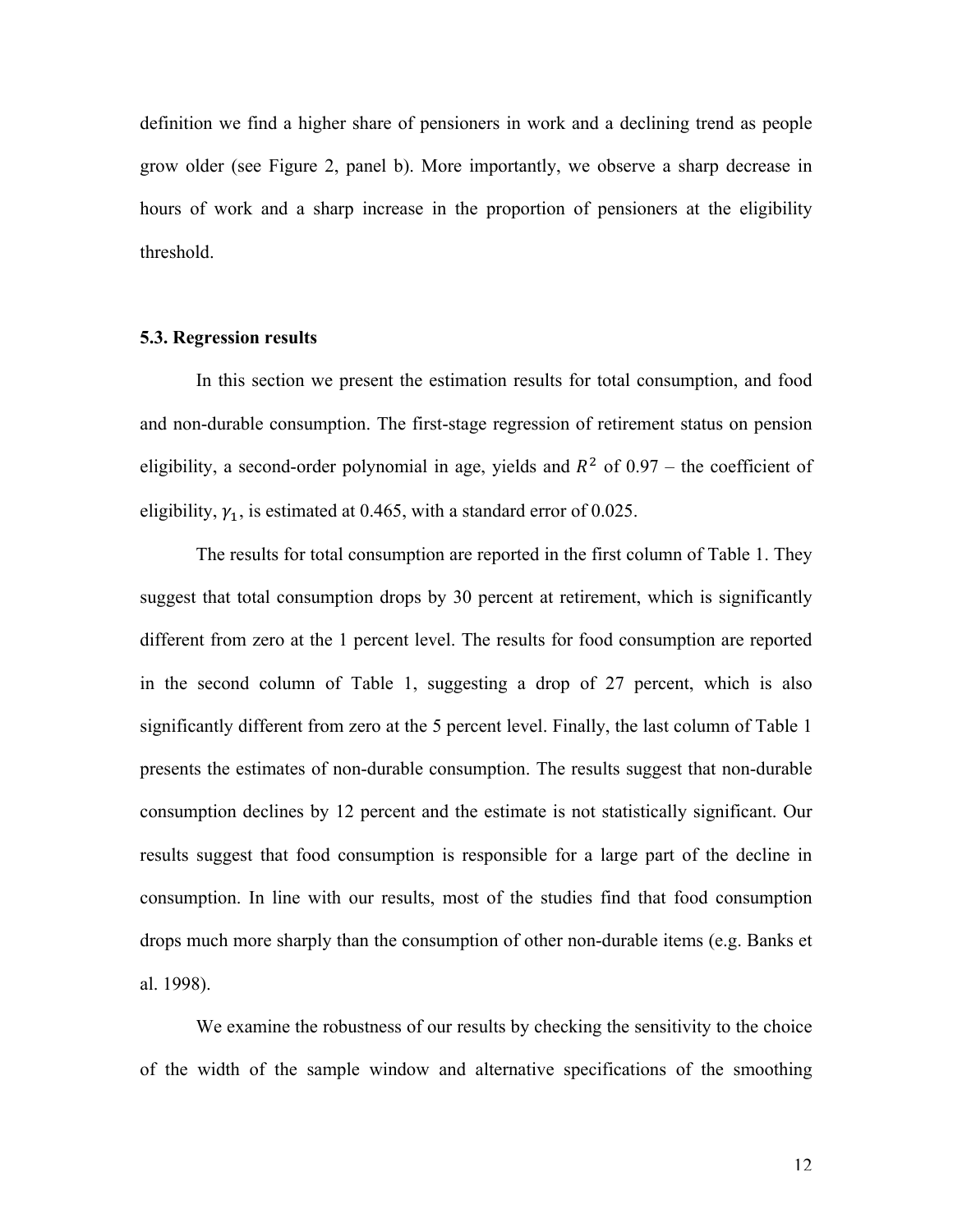parameters. The results appear to be robust.<sup>11</sup> We implement an overidentification test following Lee (2008). The test examines whether the observed baseline covariates are "locally" balanced on either side of the threshold. The baseline covariates used in the test should not be affected by the eligibility status, but they should correlate with unobservable, which are likely to affect consumption. In the estimation we used the same procedure as described in Section 2 for a battery of outcomes: education, age of the household head, size of the dwelling and size of the city in which the individual is living. In all of the cases considered there is no indication of a discontinuity at the threshold.<sup>12</sup>

#### **5.4. Impact of government subsidies**

So far we have found that food consumption drops in response to retirement. At the same time, however, we do not observe a statistically significant decline in nondurable consumption upon retirement. One of the possible explanations for this is the existence of government subsidies for pensioners. Until the end of 2004 Russia had a complex system of government in-kind transfers inherited from its Soviet past. The system included three distinct classes of beneficiaries. First, disadvantaged groups: those who need government assistance such as orphans, people with disabilities and the elderly without pensions. Second, those who had rendered special services to their country (e.g. veterans of war conflicts, and individuals who worked in hazardous or dangerous professions). Third, those who have at some time provided valuable services to the state, (e.g. military and security personnel, recipients of Medals of Honor). Moreover, in response to growing poverty and unemployment many regions introduced additional

 $11$  The results are available on request.

<sup>&</sup>lt;sup>12</sup> The results are available on request.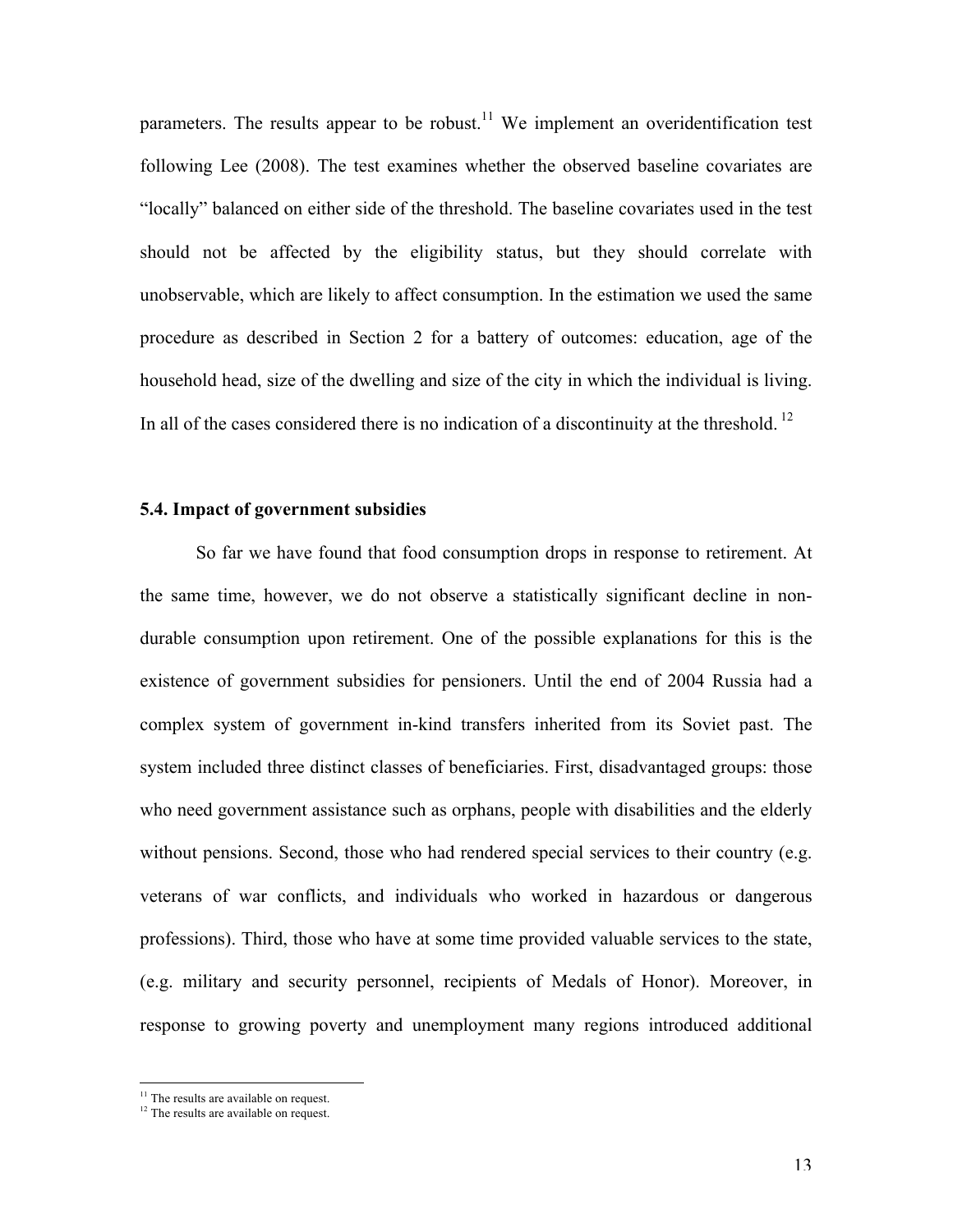programs which were based on a similar categorical principle. By the end of 2004 the system included an enormous set of combinations of privileges and beneficiary categories. Yet most of the in-kind subsidies were aimed at pensioners and included subsidies for housing and community services, medical expenses and transport (Alexandrova, Struyk, 2007). The impact of the government subsidies on household consumption in Russia is discussed by Gerry and Li (2010). They find that apart from pensions, government subsidies played only a limited role in consumption smoothing.

In the NOBUS survey, respondents were asked about the amount of government subsidies received for health care, housing and transport. Table 1 column 4 presents results of the estimation of the drop in expenditure on non-durables net of government subsidies. Our results suggest that in the absence of government subsides non-durable consumption would decline by 33 percent, which is significant at five percent level.<sup>13</sup> This is considerably higher than previously found (see Table 1 column 3).

### **5.4. Response to the minimum income question**

The process of adaptation to changes in income and life situation have received a lot of attention in the recent literature. Easterlin (1974) found that indicators of wellbeing remained relatively flat for the post-war period in the USA despite the rise in income. There are two possible explanations for the observed phenomenon. The first is that people care more about their relative position or their peers' incomes. The second is that there is a process of habituation to income levels. Easterlin (2005) shows that aspiration to material goods tends to rise with consumption. Moreover, Easterlin (2001)

<sup>&</sup>lt;sup>13</sup> Full results are available on request.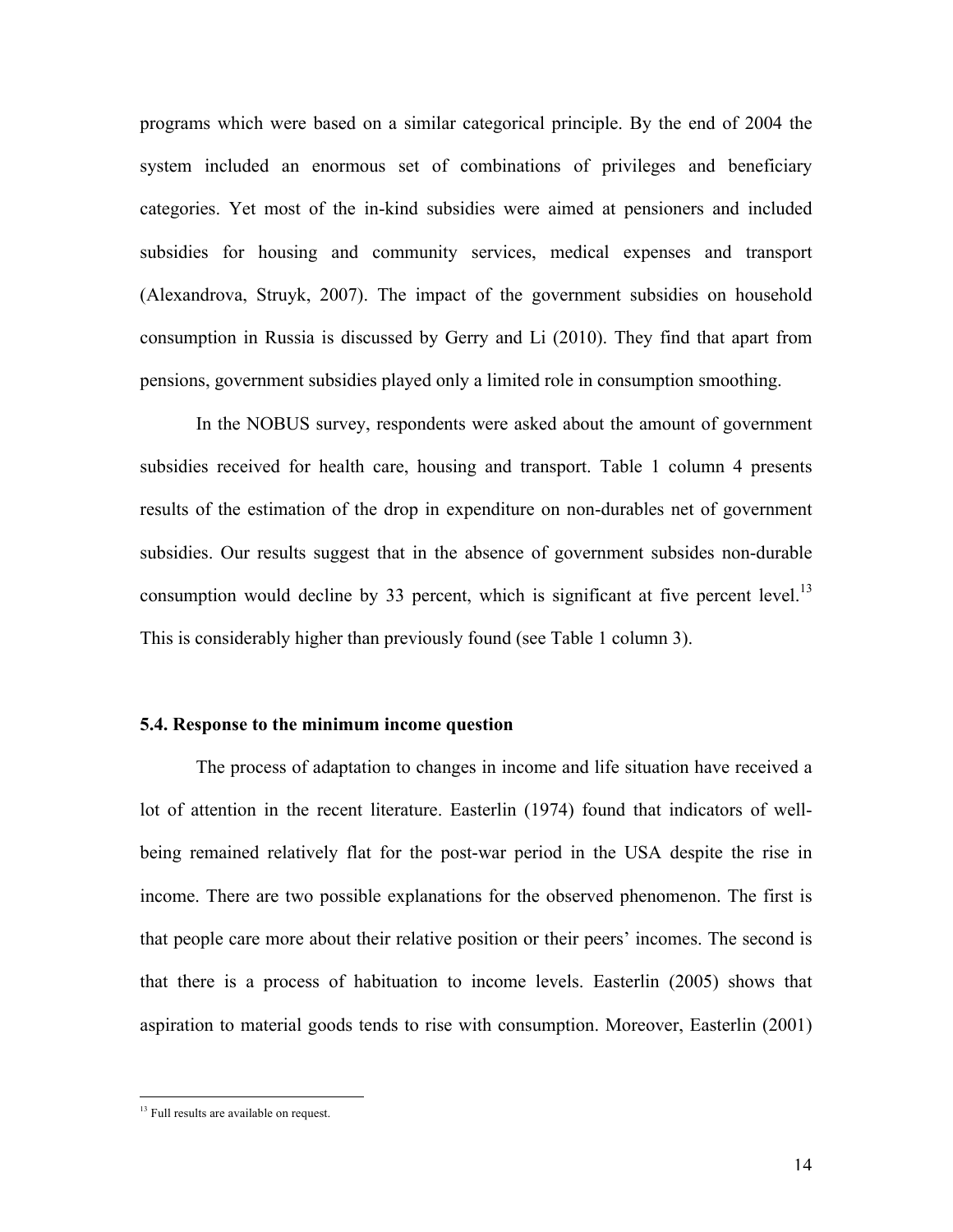indicates that although retirement is associated with a drop in income, life-cycle welfare remains constant or even increases (see also Blanchflower and Oswald, 2008).

To further examine the issue of adaptation to retirement, we turn our attention to the minimum income question (MIQ) (see Groedhart et al., 1977) which respondents were asked during the interview. In our study the minimum income question was worded as follows: "Could you tell us how much money your family needs to live satisfactorily?". In the Figure 3 we present the distribution of the responses to the minimum income question. We observe that the subjective perception of sufficient resources diminishes with age. There is also a discontinuity in the perception of sufficient resources at the pension eligibility threshold. The result of the estimation of the regression model (see Table 1 column 5) indicates that the perception of sufficient resources declines by 31 percent. At the same time the consumption drop caused by retirement induced by eligibility is equal to 30 percent, which is very close to the drop in the perception of sufficient resources reported by the households. Thus the magnitude of the drop in consumption largely coincides with the fall in the subjective perception of minimum needs.

## **6. Conclusion**

In this paper we have investigated the size of the consumption drop in Russia due to retirement. We used detailed micro data on household consumption of food and nondurables and evaluated the causal effect of retirement on consumption. The identification strategy used in the paper was based on the regression discontinuity design. To obtain the causal interpretation of the effect we made an assumption that consumption should be the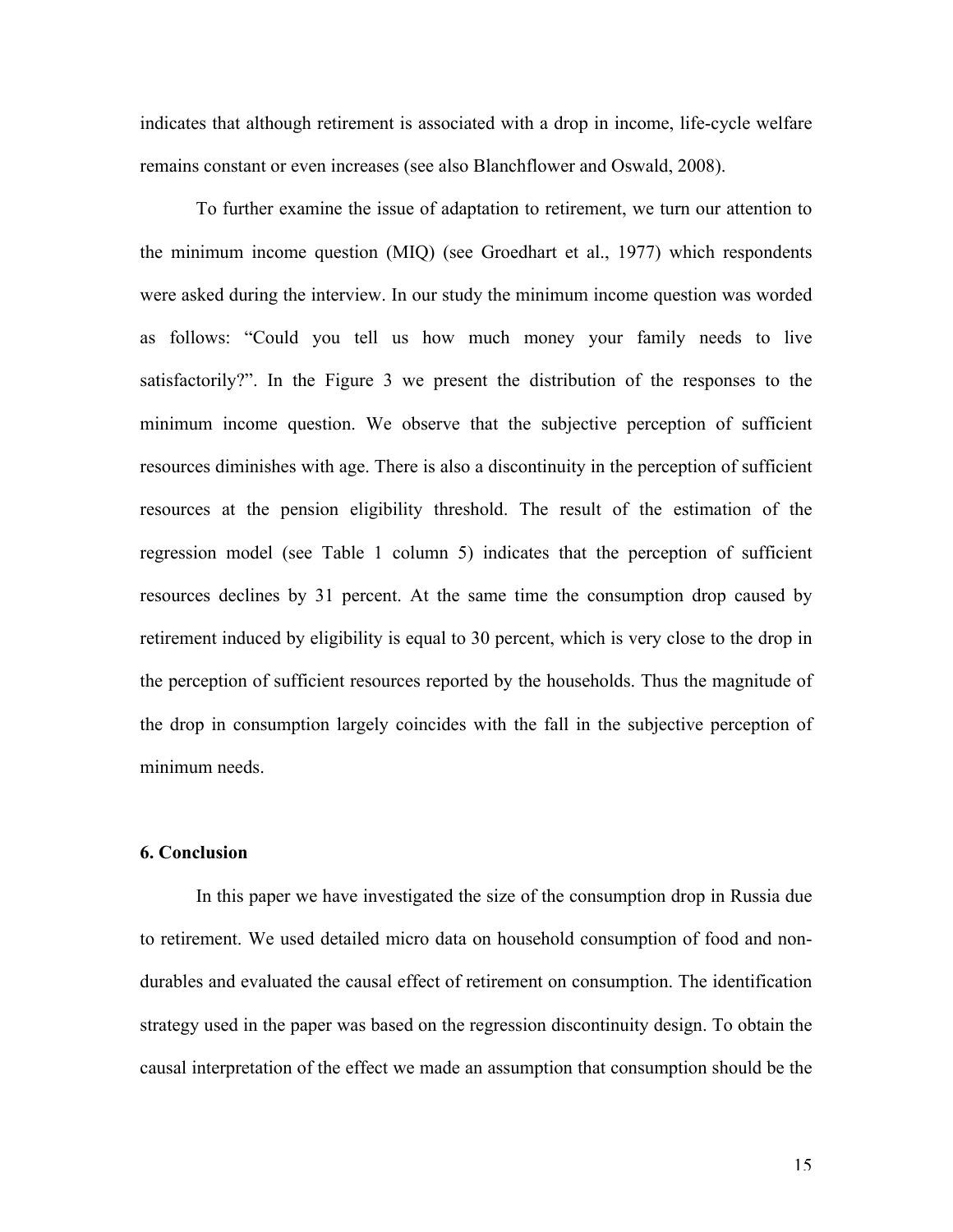same around the threshold of pension eligibility if no one retired. Our results are robust to the choice of the observation window and smoothing parameters.

Our analysis suggests three important conclusions. First, we find that a significant fraction of individuals who reach retirement age and receive a pension continue to work. Labour supply after reaching retirement age is found to be an important consumption smoothing strategy of Russian households. The retirement age in Russia is relatively low – 60 for men – and the average income replacement rate of pensions are not generous. It is thus not surprising that a lot of people continue working well into retirement. From the policy perspective the current system of awarding pensions at an early age whether or not the recipient leaves the labour force ignores the fact that a significant proportion of older people is able and willing to work longer and to earn a living from employment. At the same time the state pension system does not sufficiently protect the consumption of older people who are not capable of working after reaching retirement age or who are forced to work because of the inadequate size of the pensions.

Second, we find that the fall in food consumption is greater than the fall in nondurable consumption. Yet the fall in the consumption of non-durables is dampened by inkind government transfers: if the government transfers did not exist, the fall in nondurable consumption would be much greater. The reform of the social safety net which came into effect in 2005 introduced significant changes in the targeting of the most vulnerable groups. More importantly, most of the in-kind benefits were converted into monetary form. The impact of the reform has not been studied in depth yet. However we expect that the improved targeting of government transfers should provide better possibilities for the most vulnerable groups of pensioners to smooth consumption.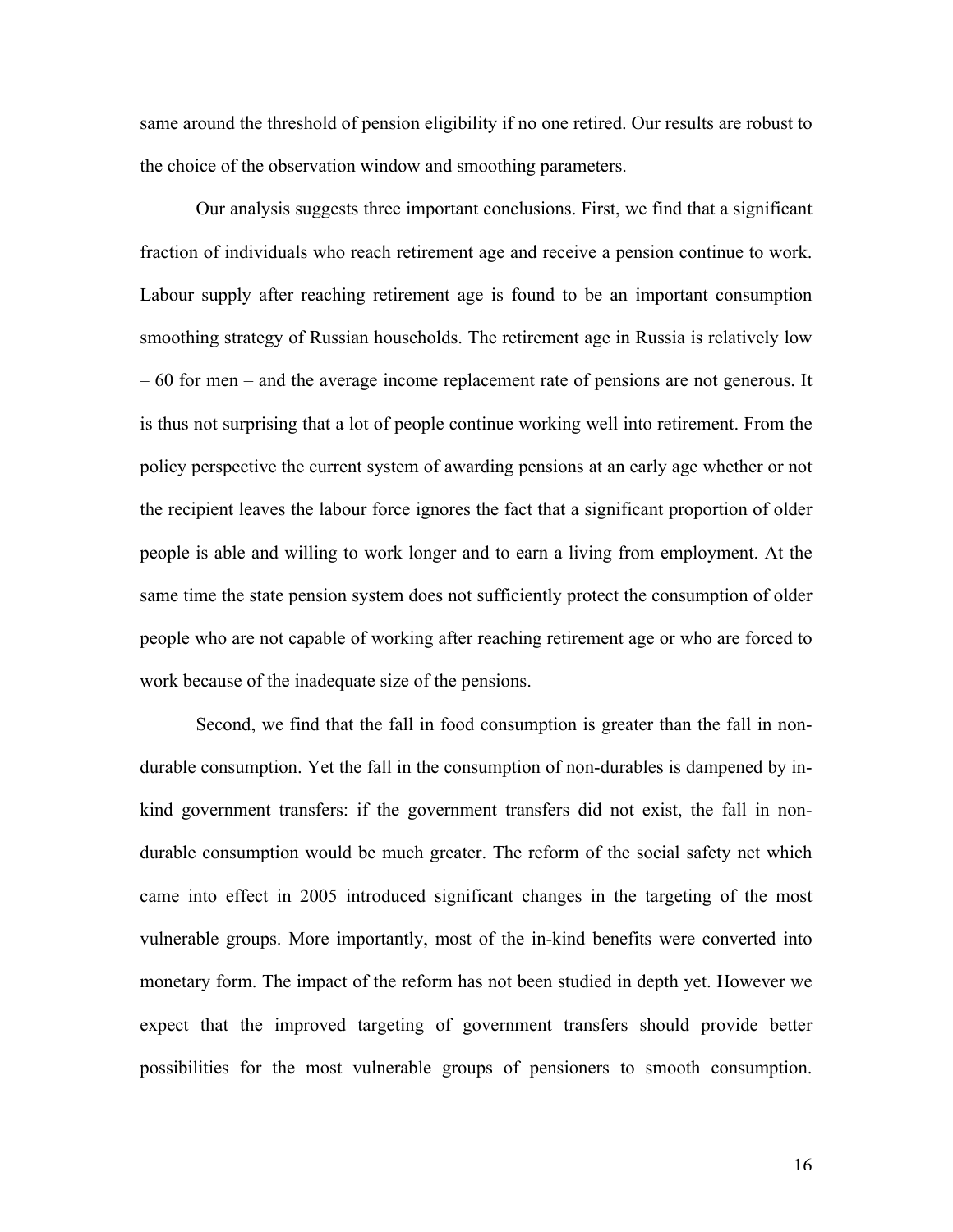Moreover the monetization of social benefits should ease the fall in food consumption by shifting some of the decline in consumption to non-durables.

Third, we find that the fall in consumption is mirrored by the fall in the subjective perception of sufficient resources. The fact that the perception of sufficient resources declines by the same degree as total consumption may indicate that the observed consumption drop should not be taken as evidence against life-optimizing behavior. We believe that the drop in the perception of subjective resources may be driven by two factors. First, objectively pensioners require fewer resources due to the elimination of work-related expenditures. Second there is a process of subjective adaptation towards decreasing resources available for consumption. Taking into account the fact that our effect identifies the magnitude of the consumption drop only for retired individuals who are marginally eligible to retire (i.e. those who have just turned 60) we believe that objective necessities dominate the subjective process of adaptation.

Our results have some important limitations which mainly concern heterogeneity in the ability to smooth consumption. First of all, the NOBUS dataset does not provide information on wealth. Household wealth has been found to be an important determinant of consumption smoothing abilities (e.g. Bernheim et al. 2001). The authors show that most of the consumption drop occurs among poor households. Second, we do not have information on whether retirement was the consequence of some unexpected shock. For example, Smith (2006) finds that the most significant drop in consumption is observed for individuals who retire early due to health problems or involuntary unemployment. The relatively small number of observations does not allow us to split the sample into educational subgroups. Education has been found to be an important determinant of

17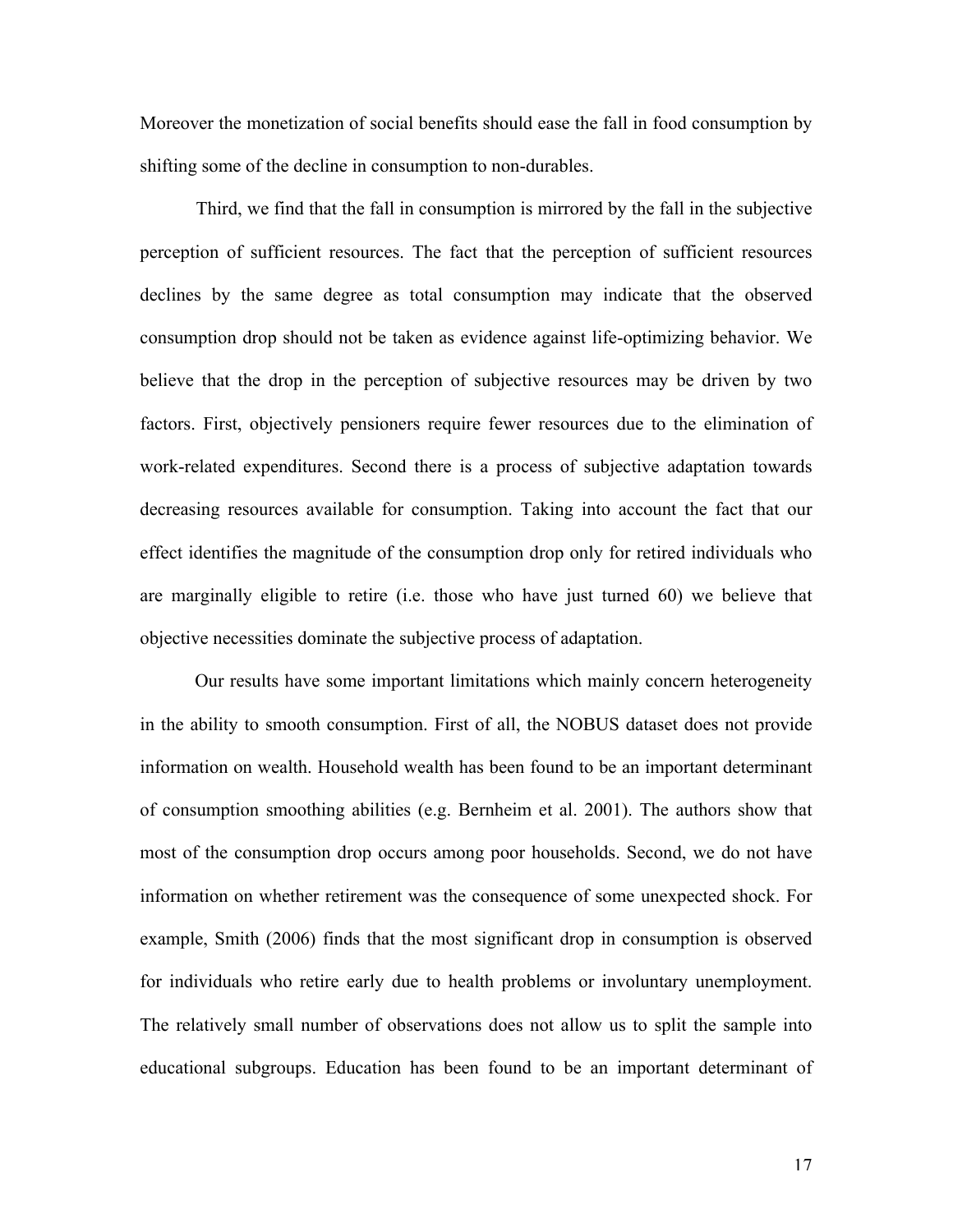coping with consumption shocks in Russia (Mu, 2006). Finally, an acute question is whether our results could be generalized to other periods, after all the data at hand covers only one year. Gorodnichenko et al. (2010) analyze changes in the consumption smoothing abilities of Russian households during the 1994-2005 period. Based on a sample of working-age individuals the authors conclude that the response of consumption to permanent and transitory income shocks becomes weaker over time. We believe, according to the results found in this paper, that the retirement consumption drop in Russia was greater at the beginning of the 1990s and smaller in the second half of the 2000s.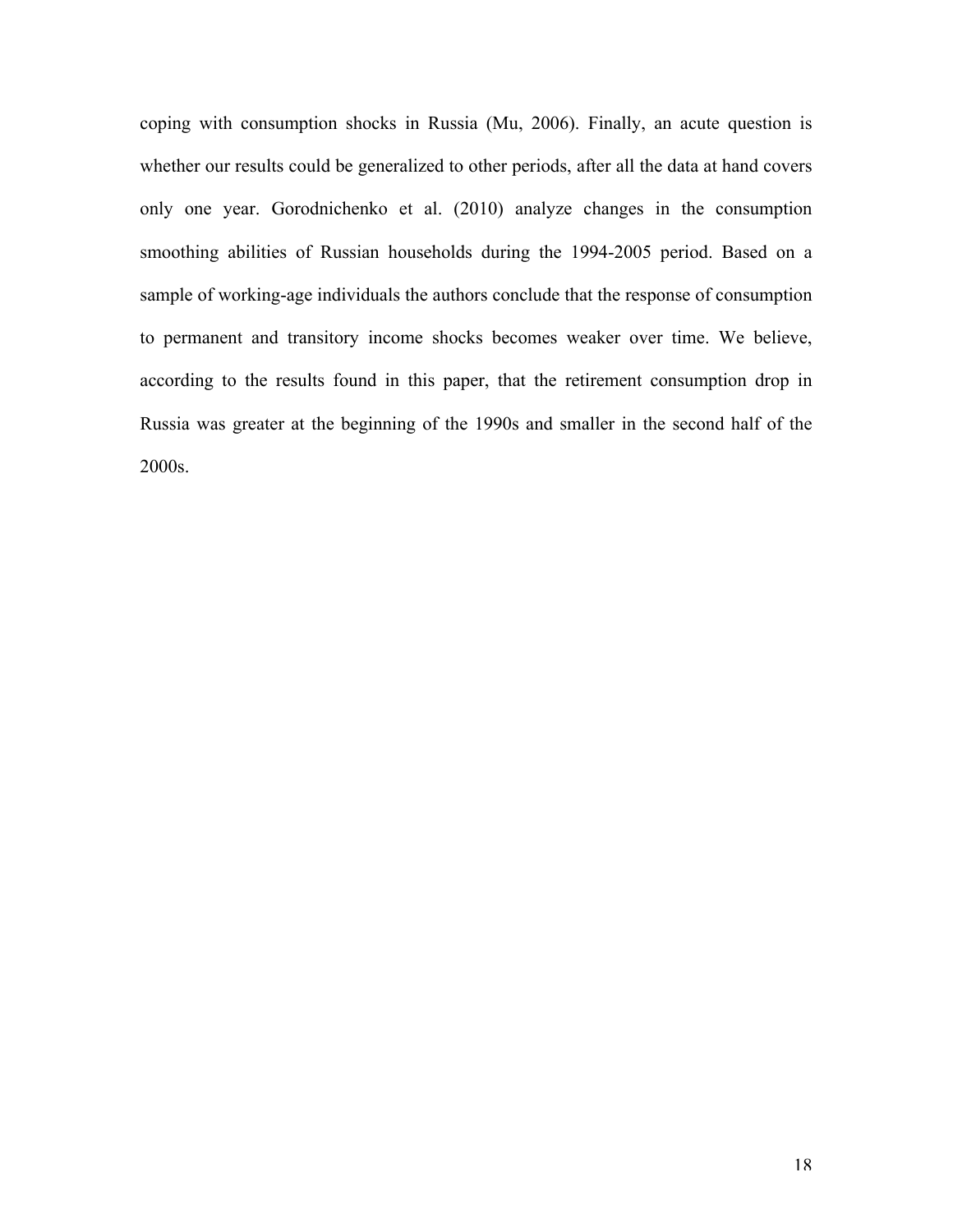### **References**

- Aguiar, M., and Hurst, E. (2007): Lifecycle prices and production. In: American Economic Review, 97 (5), pp. 1533–59.
- Alexandrova, A., and Struyk, R. (2007): Reform of in-kind benefits in Russia: high cost for a small gain. In: Journal of European Social Policy, 17(2), pp. 153–166.
- Battistin, E., Brugiavini A., Rettore E., and Weber G. (2009): The retirement consumption puzzle: evidence from a Regression Discontinuity Approach. In: American Economic Review, 99(5), pp. 2209–26.
- Banks, J., Blundell, R., and Tanner, S. (1998): Is There a Retirement-Savings Puzzle?. In: The American Economic Review, 88(4), pp. 769–88.
- Bernheim D. B., Skinner J., and Weinberg, S. (2001): What Accounts for the Variation in Retirement Wealth among U.S. Households?. In: American Economic Review, 91(4), pp. 832-857.
- Blanchflower, D. G., and Oswald, A. J. (2008): Is well-being U-shaped over the life cycle?. In: Social Science & Medicine, 66(8), pp. 1733–49.
- Chawla, M., Betcherman, G., and Banerji, A. (2007): From Red to Gray: The "Third Transition" of Aging Populations in Eastern Europe and the Former Soviet Union, Washington D.C.: World Bank Publications.
- Easterlin, R. A. (2005): A Puzzle for Adaptive Theory. In: Journal of Economic Behavior and Organization, 56(4), pp. 513–21.
- Easterlin, R. A. (2001): Income and Happiness: Towards a Unified Theory. In: The Economic Journal, 111(473), pp. 465–84.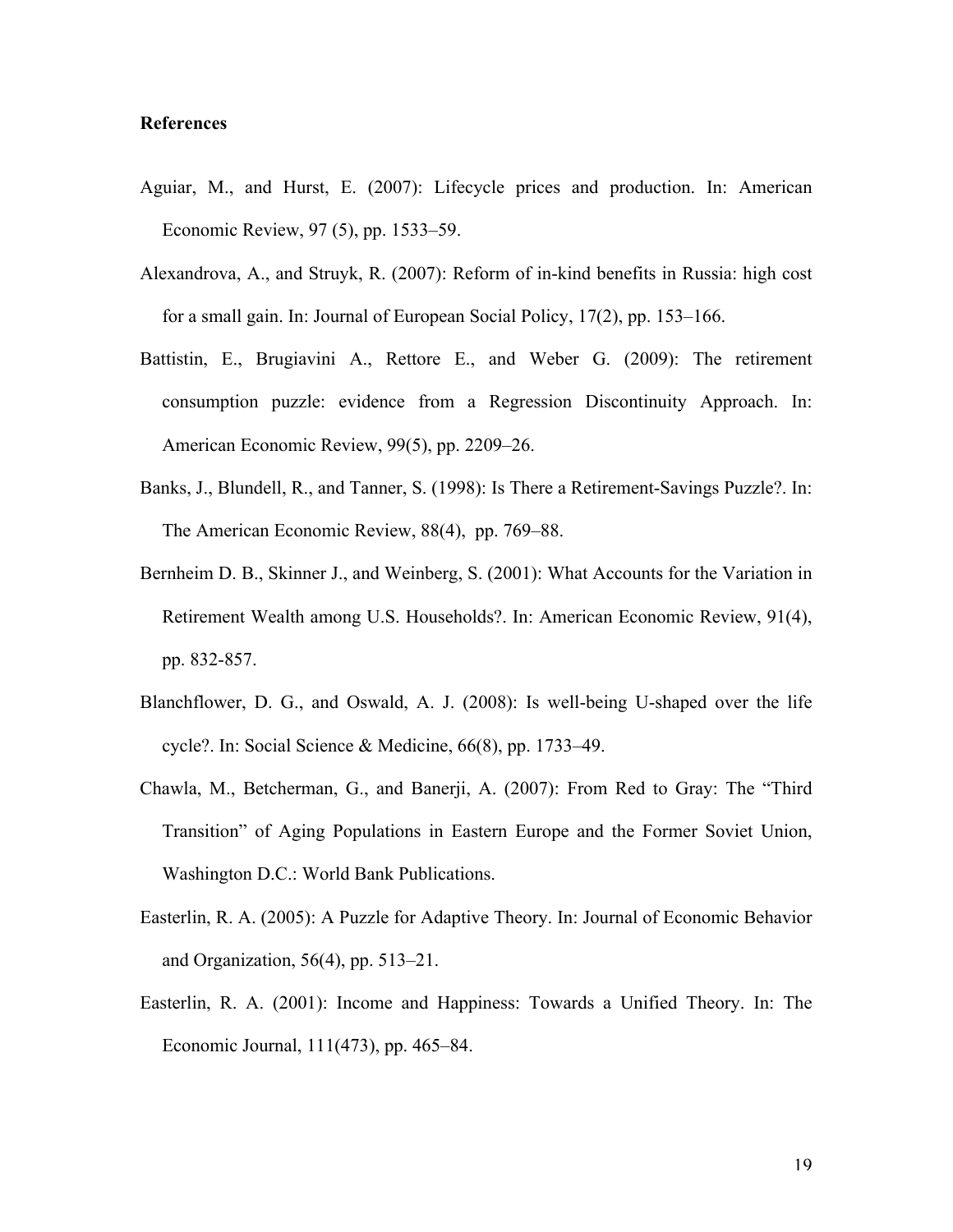- Easterlin, R. A. (1974). Does economic growth improve the human lot? Some empirical evidence. In: David P. A., and Melvin, W. R. (eds.): Nations and households in economic growth. Palo Alto: Stanford University Press, pp. 98–125.
- Fisher, J. D., Johnson, D. S., Marchand, J., Smeeding, T. M., and Torrey, B. B. (2008): The retirement consumption conundrum: Evidence from a consumption survey. In: Economics Letters, (99)3, pp. 482–5.
- Friedman, Milton (1957). A Theory of the Consumption Function. Princeton: Princeton University Press.
- Gerry, C. J., and Li, C. A. (2010): Consumption smoothing and vulnerability in Russia. In: Applied Economics, 42(16), pp. 1995-2007.
- Gorodnichenko, Y., Sabirianova Peter, K, and Stolyarov, D. (2010): Inequality and Volatility Moderation in Russia: Evidence from Micro-Level Panel Data on Consumption and Income. In: Review of Economic Dynamics, 13(1), pp. 209–237.
- Groedhart, T., Halberstadt, V., Kaptein, A. and Van Praag, B. (1977): The Poverty Line: Concept and Measurement. In: Journal of Human Resources, 12, pp. 503–20.
- Hahn, J., Todd, P., and Van der Klaauw, W. (2001): Identification and Estimation of Treatment Effects with a Regression-Discontinuity Design. In: Econometrica, 69(3), pp. 201–9.
- Hamermesh, D. S. (1984): Life-Cycle Effects on Consumption and Retirement. In: Journal of Labor Economics, 2(3), pp. 353–70.
- Imbens W. G., and Angrist D. J., (1994): Identification and Estimation of Local Average Treatment Effects. Econometrica, 62(2), pp. 467-465.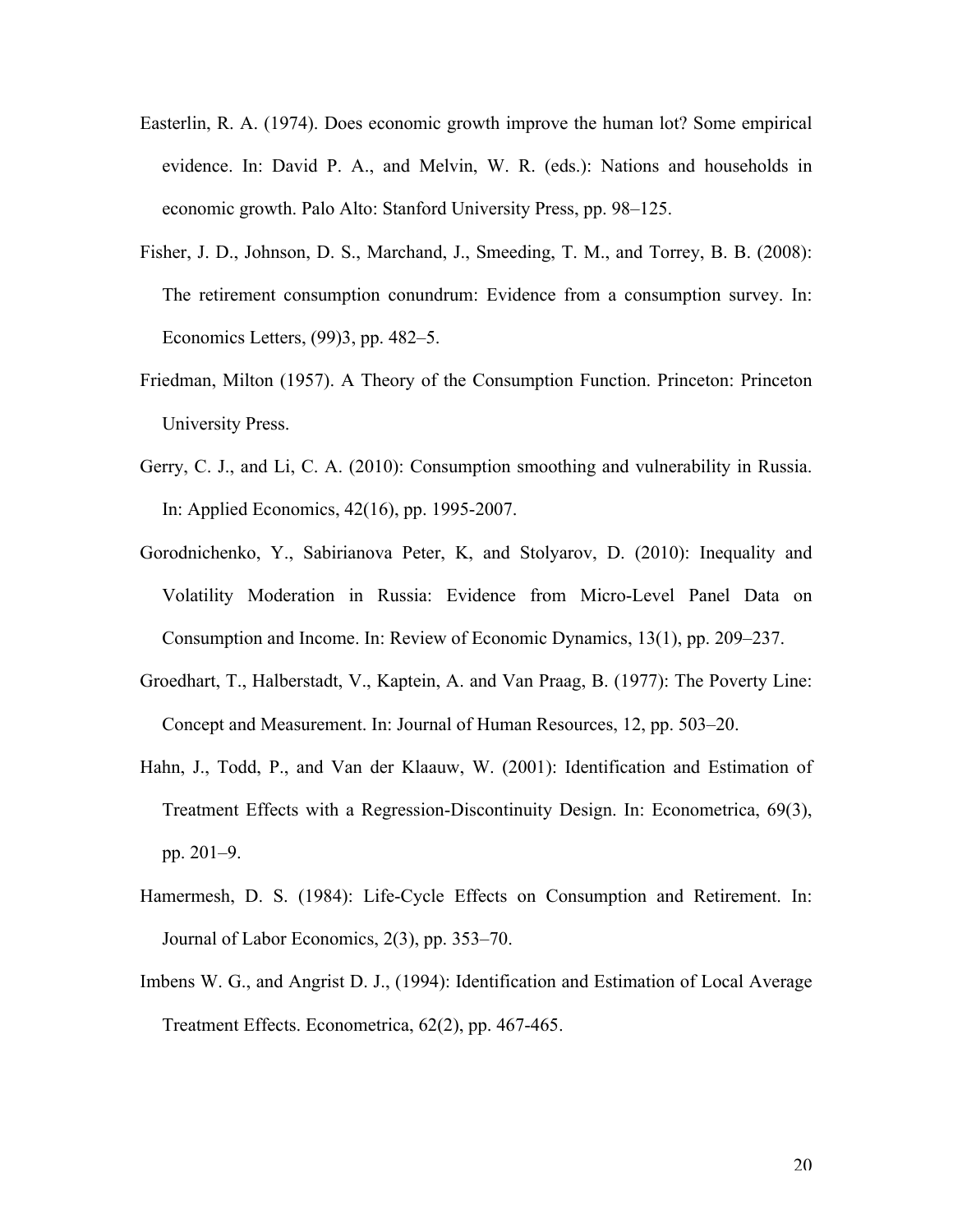- Imbens, G. W., and Lemieux, T. (2008): Regression discontinuity designs: A guide to practice. In: Journal of Econometrics, 142(2), pp. 615–35.
- Kolev, A., and Pascal, A. (2003): What Keeps Pensioners at Work: Evidence from Household Panel Data. In: Economics of Transition, 10(1), pp. 29–53.
- Lee, D. S. (2008): Randomized Experiments from Non-random Selection in U.S. House Elections. In: Journal of Econometrics, 142(2), pp. 675–97.
- Lee, D. S., and Card, D. (2008): Regression discontinuity inference with specification error. In: Journal of Econometrics, Volume 142(2), pp. 655–674.
- Lee, D. S., and Lemieux, T. (2010): Regression Discontinuity Designs in Economics. In: Journal of Economic Literature (forthcoming), NBER Working Paper No. 14723, available at: http://www.princeton.edu/~davidlee/wp/w14723.pdf (accessed May 6 2010).
- Lokshin, M., and Yemtsov, R. (2004): Household Strategies of Coping with Shocks in Post-crisis Russia. In: Review of Development Economics, 8, pp. 15–32.
- Lührmann, M (2010): Consumer Expenditures and Home Production at Retirement New Evidence from Germany. In: German Economic Review, 11(2), pp.225-245.
- Maleva T., Sinjavskaja, O. (2007): Российские пенсионеры: трудовые биографии, экономическая активность, пенсионные истории Родители и дети, мужчины и женщины в семье и обществе / под. науч. ред. ТМ. Малевой, О.В.Синявской; независимый институт социальной политики. – М.: НИСП, 2007. – стр. 545–595.
- Miniaci, R., Monfardini, C., and Weber, G. (2010): How does consumption change upon retirement? In: Empirical Economics, 38(2), pp. 257–280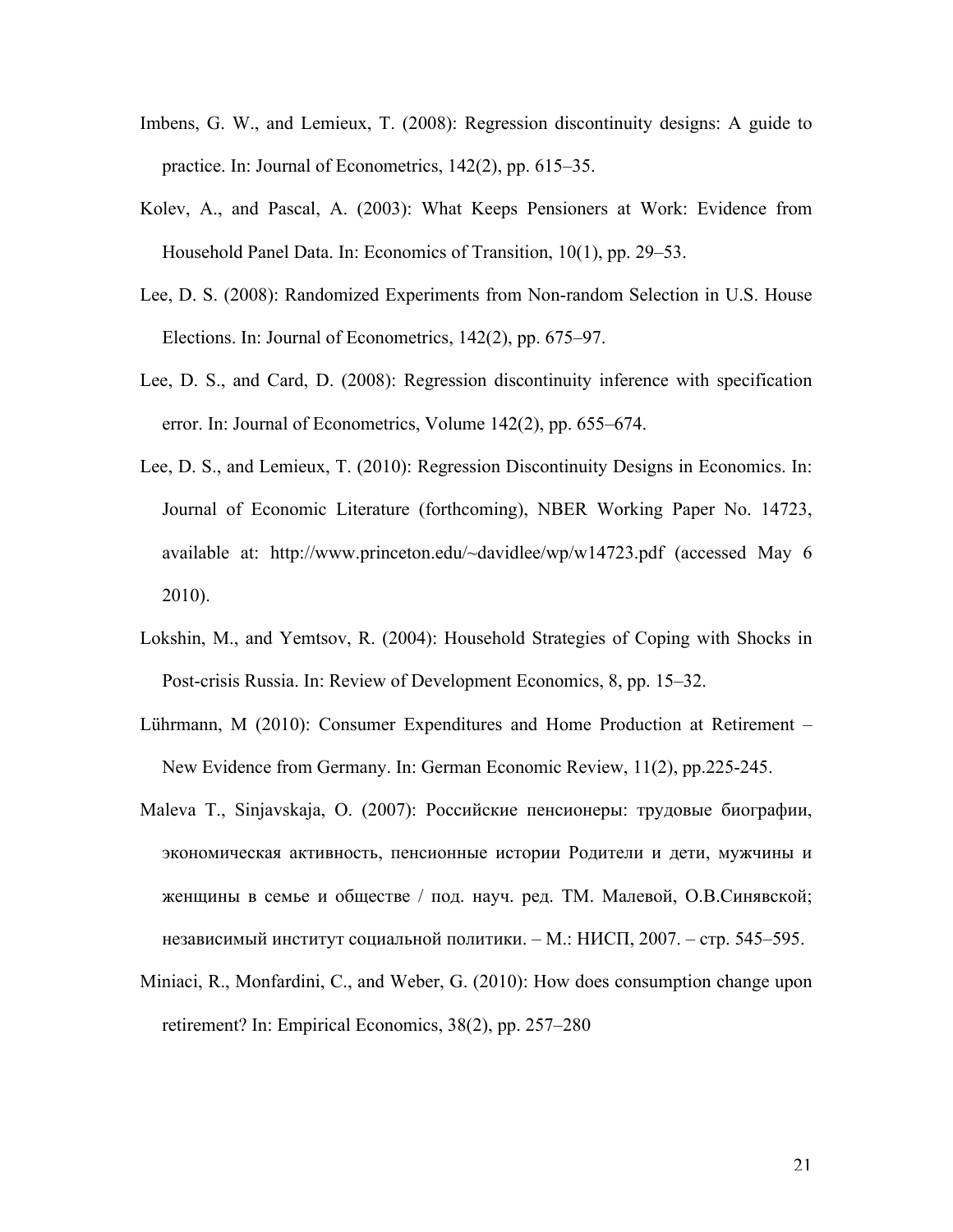- Modigliani, F., and Brumberg, R. H. (1954): Utility analysis and the consumption function: an interpretation of cross-section data. In: Kurihara, K. K., (ed.): Post-Keynesian Economics, New Brunswick, NJ: Rutgers University Press, pp. 388–436.
- Mu, R, (2006): Income Shocks, Consumption, Wealth, and Human Capital: Evidence from Russia. Economic Development and Cultural Change, 54(4), pp. 857-92.
- Nivorozhkina, L. (2007): Работающие пенсионеры: как долго продолжать трудиться? /Родители и дети, мужчины и женщины в семье и обществе / под. науч. ред. ТМ.Малевой, О.В.Синявской; независимый институт социальной политики. – М.: НИСП, 2007. – стр. 596–623.
- Kamila, Abasieva; Nivorozhkin, Anton; Nivorozhkina, Ludmilla (2010): Drop in consumption associated with retirement \* the regression discontinuity design approach. Prikladnaja Jekonometrika, Vol. 19, No. 3, S. 112-126.
- Ovcharova, L., and Tesluk, E. (2008): Sensitivity of Poverty and Inequality Statistics to Alternative Definitions of Household Welfare. Illustration using the NOBUS Survey, Manuscript, available at: www.socpol.ru/news/docs/Sensitivity Poverty Russia.pdf (accessed May 6 2010).
- Schwerdt, G. (2005): Why does consumption fall at retirement? Evidence from Germany. In: Economics Letters, (89)3, pp. 300–5.
- Sinyavskaya O. (2005): Pension Reform in Russia: a Challenge of Low Pension Age. Discussion Paper, Institute of Economic Research, Hitotsubashi University, available at: http://hermes-ir.lib.hit-u.ac.jp/rs/bitstream/10086/14233/1/pie dp267.pdf (accessed May 6 2010).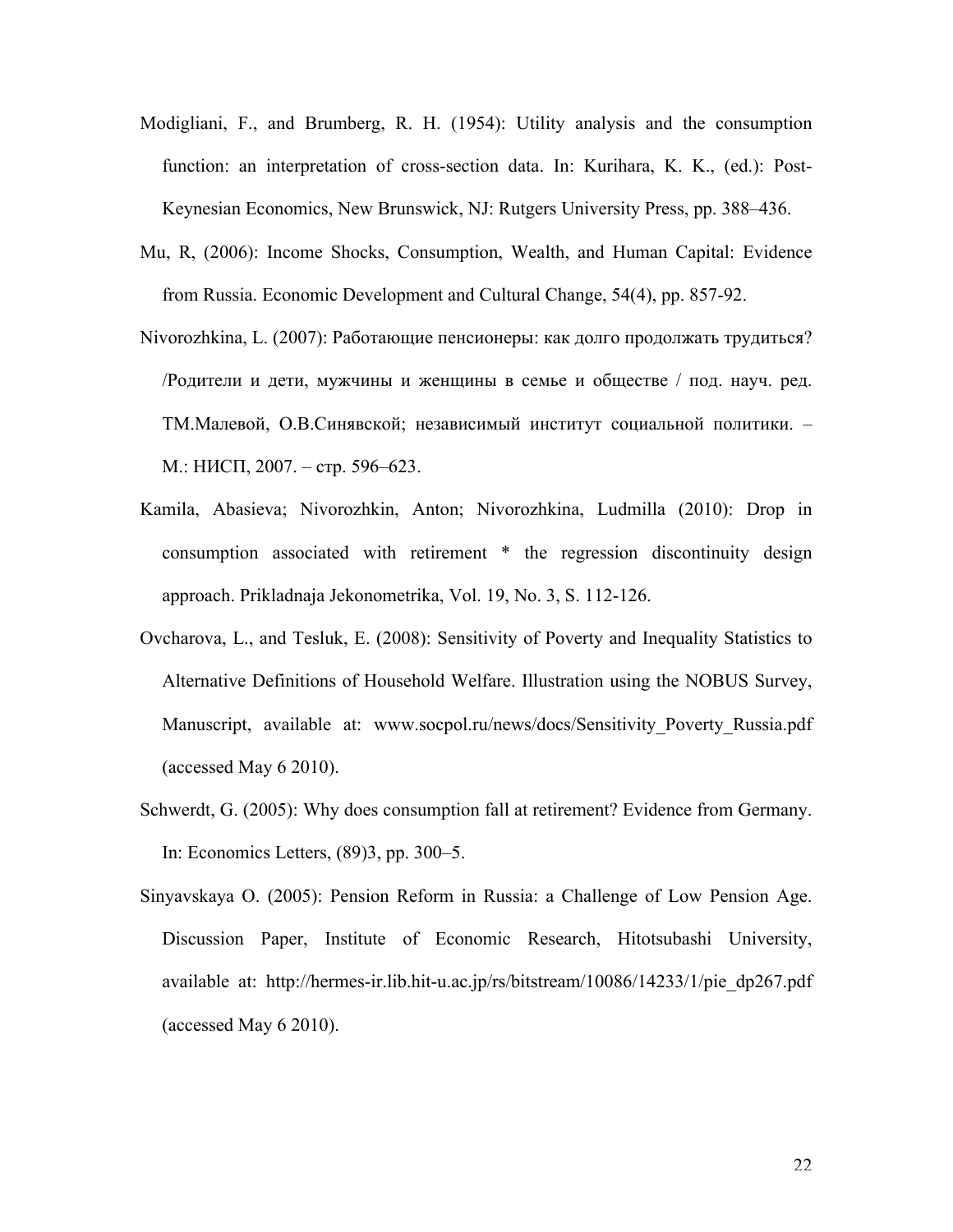- Skoufias, E. (2003): Consumption smoothing in Russia. In: The Economics of Transition, 11(1), pp. 67–91.
- Smith, S. (2006): The Retirement-Consumption Puzzle and Involuntary Early Retirement: Evidence from the British Household Panel Survey. In: Economic Journal, 116(510), pp. C130–C148.

State Statistics Service (2009): Russia in figures 2009. Moscow, Goskomstat Rossii.

- Stillman, S., and Thomas, D. (2008): Nutritional Status During an Economic Crisis: Evidence from Russia. In: The Economic Journal, 118(531) pp. 1385-1417.
- Trochim, W. M. K. (1984), Research Design for Program Evaluation: the Regression-Discontinuity Approach. Beverly Hills: Sage Publications.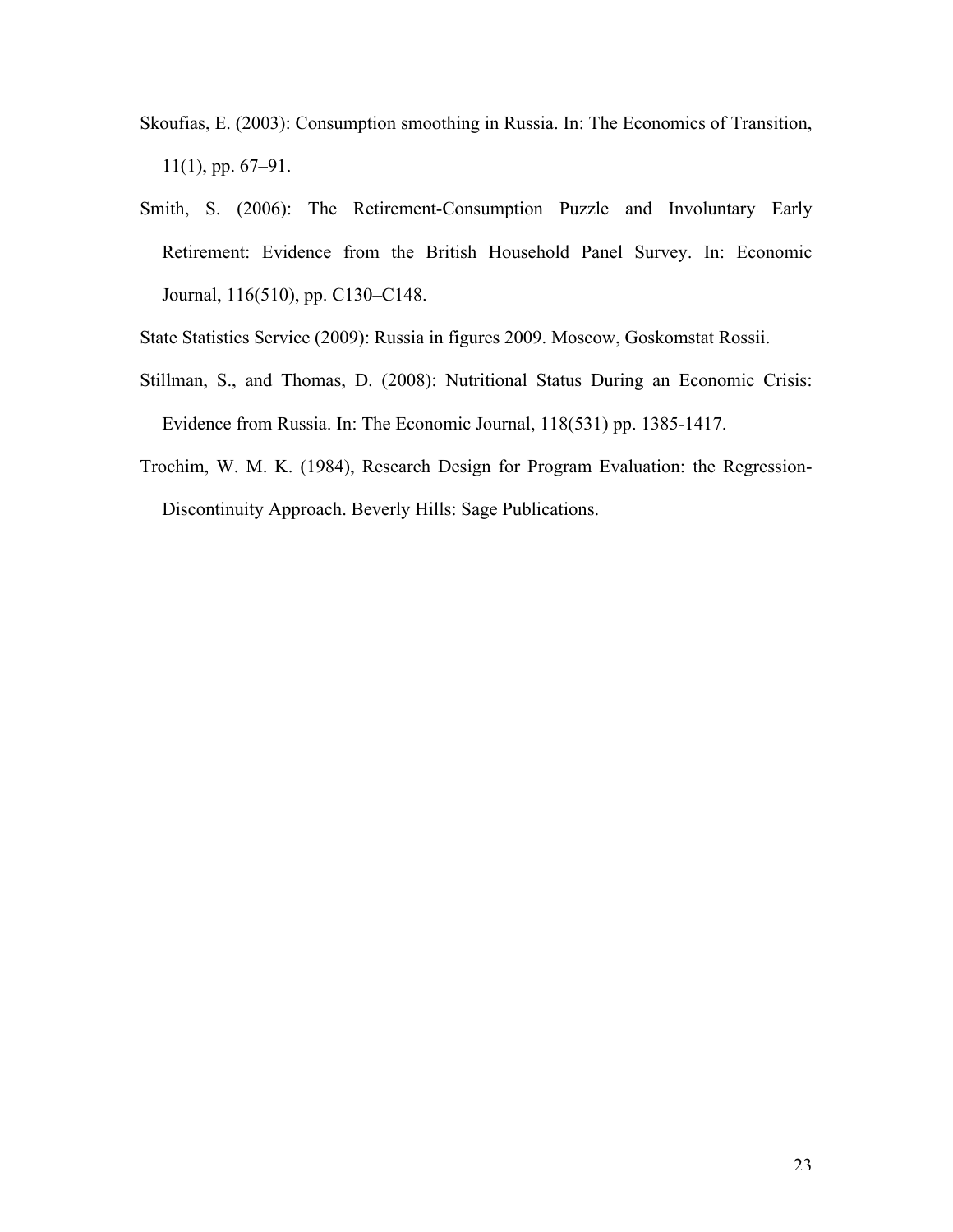

**Figure 1. Proportion of retired household heads and consumption by time to/from eligibility**

Note: The sample is based on data from the National Survey of Household Welfare and Social Program Participation (NOBUS), 2003. Time to/from eligibility is measured in quarters, with positive (negative) values denoting the number of quarters from (to) eligibility to retire. Retirement is defined as receiving an old-age pension. Total expenditure includes expenditure on food and non-durables. Food expenditure includes expenditure on food items bought, produced at home or received in kind. Expenditure on non-durables includes spending on housing, health, transport, communication, recreation and education. The lines are fitted values for a regression that includes a second-order polynomial in age and a dummy variable for the quarter when people turn 60. The points represent means for people in each age cell (measured in quarters). Points for people age 60 are not shown in the charts.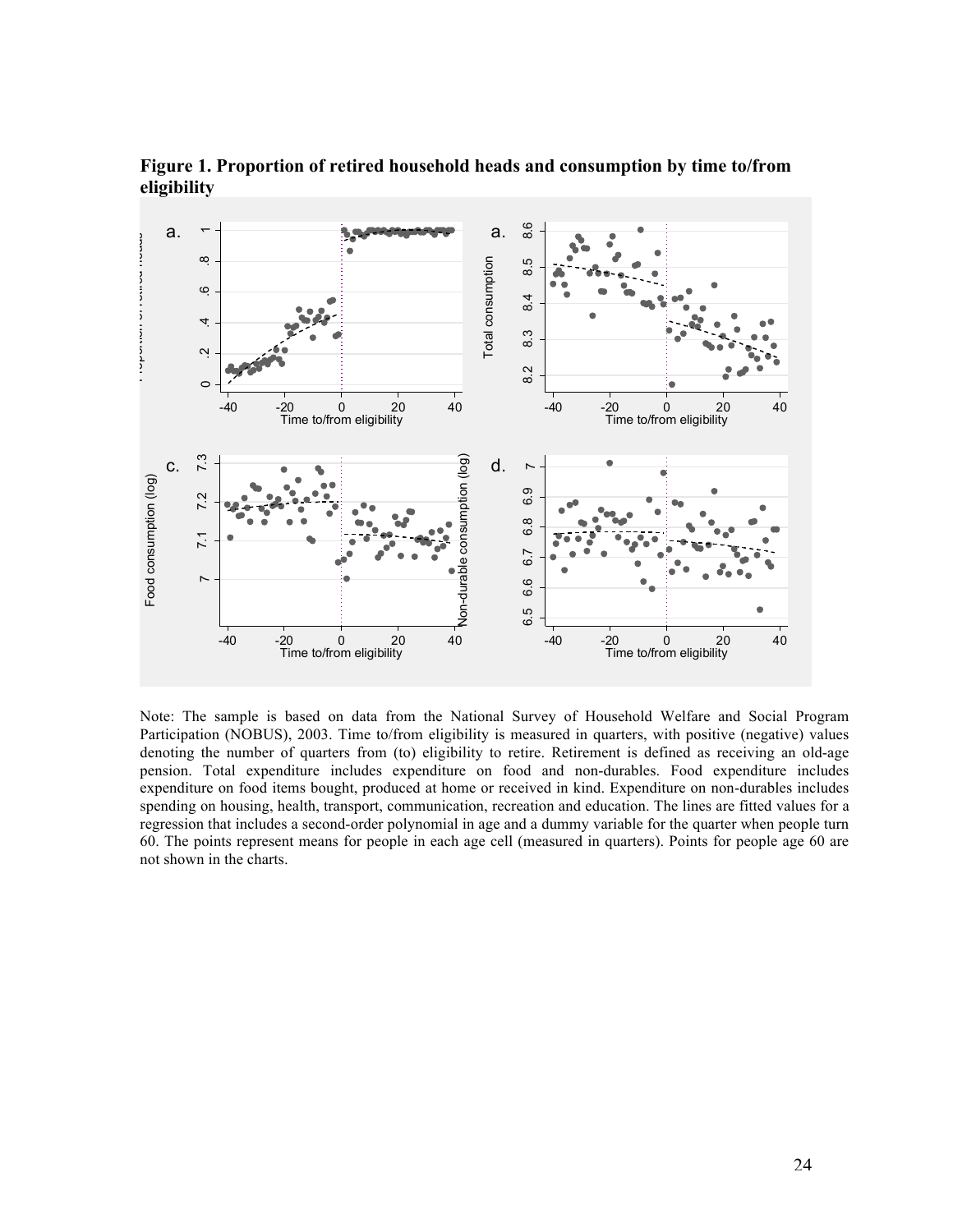

**Figure 2. Hours of work and the proportion of retired, non-working heads by time to/from eligibility**

Note: Time to/from eligibility is measured in quarters, with positive (negative) values denoting the number of quarters from (to) eligibility to retire. The lines are fitted values for a regression that includes a second-order polynomial in age and a dummy variable for the quarter in which people turn 60. The points represent means for people in each age cell (measured in quarters). Points for people aged 60 are not shown in the charts.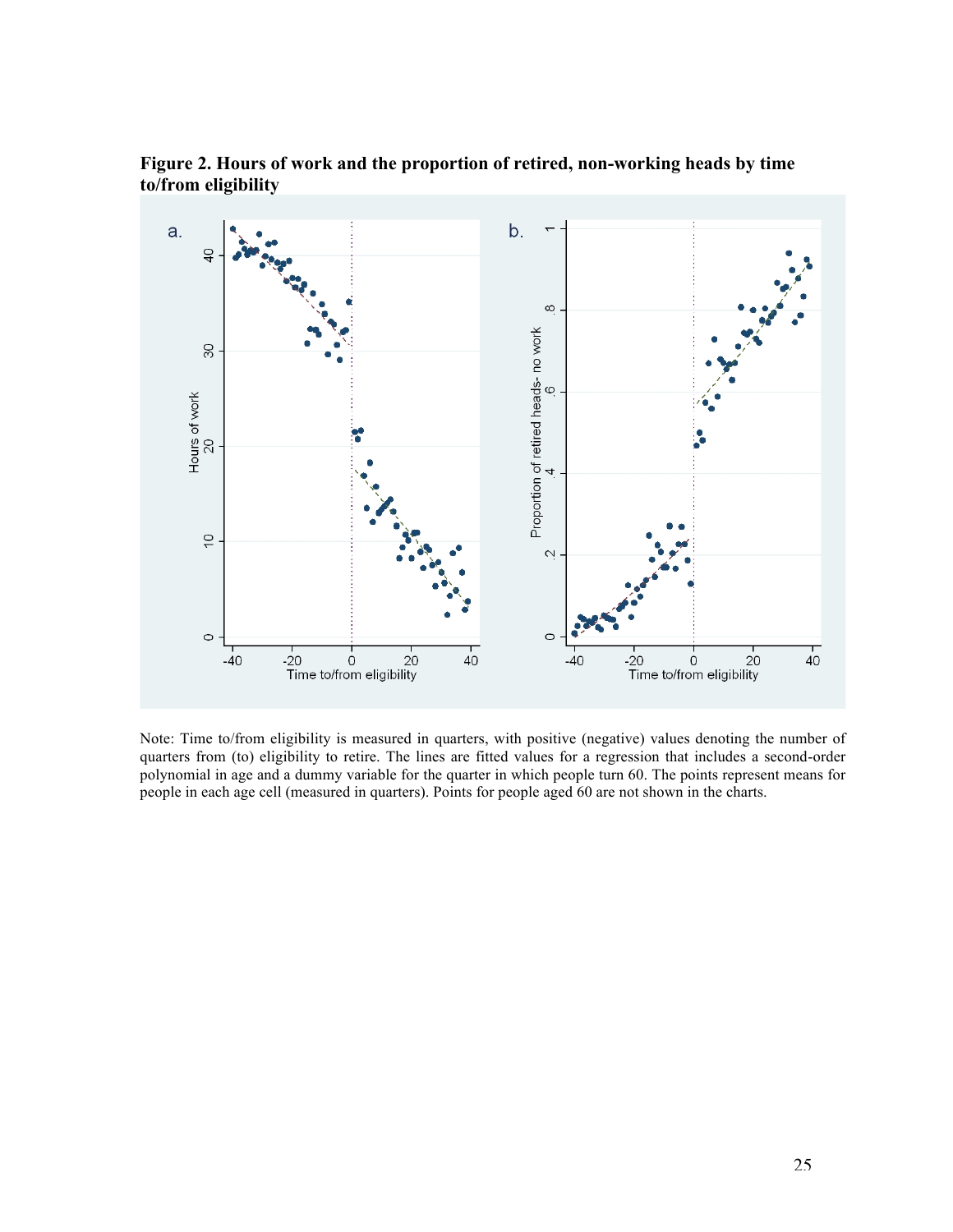

**Figure 3. Response to the minimum income question**

Note: Time to/from eligibility is measured in quarters, with positive (negative) values denoting the number of quarters from (to) eligibility to retire. The lines are fitted values for a regression that includes a second-order polynomial in age and a dummy variable for the quarter in which people turn 60. The points represent means for people in each age cell (measured in quarters). Points for people aged 60 are not shown in the chart.